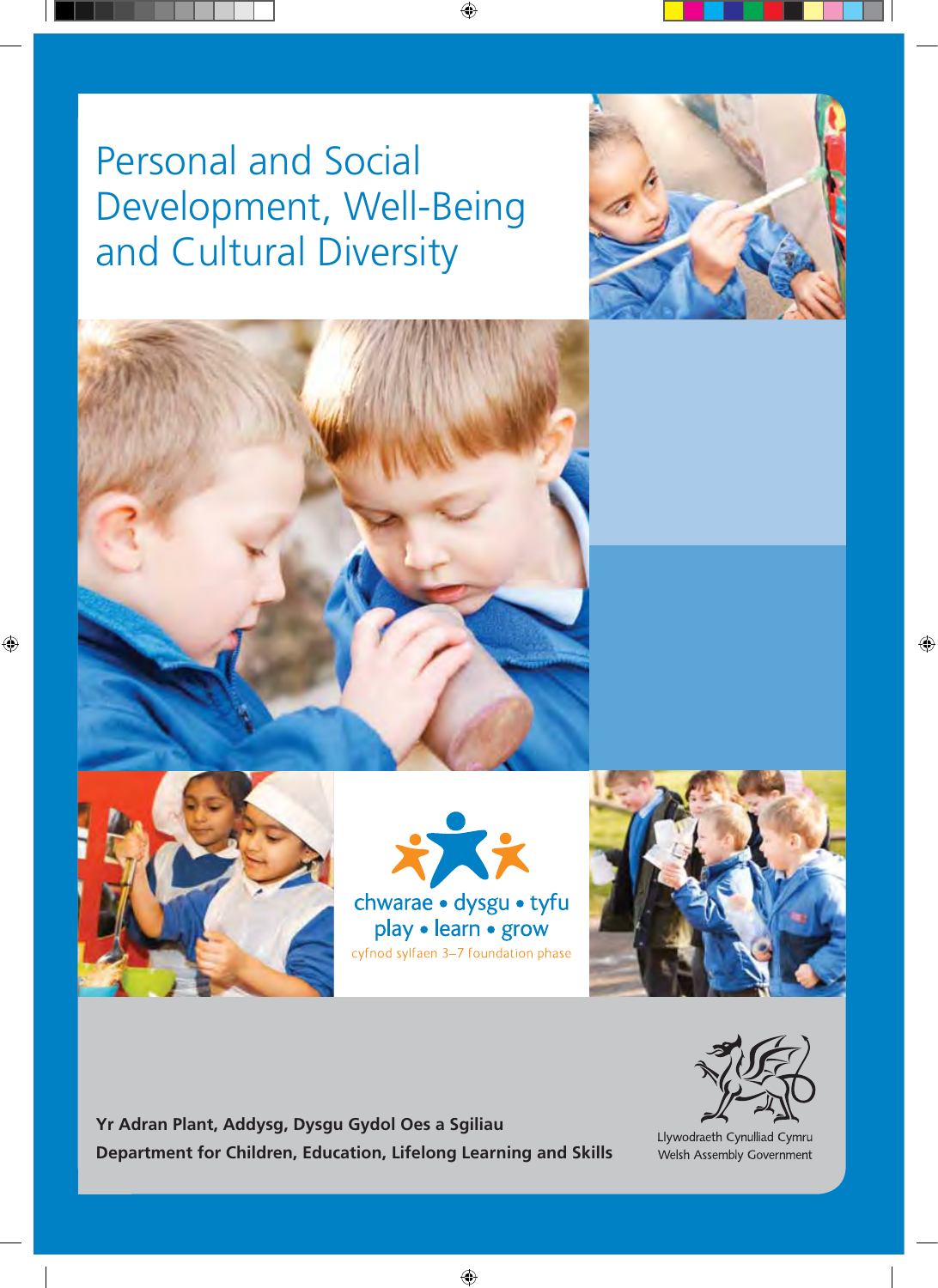## Personal and Social Development, Well-Being and Cultural Diversity

**Audience**  Headteachers, teachers, practitioners, governing bodies of maintained schools and practitioners and management committees in the non-maintained sector in Wales; local education authorities; teacher unions and school representative bodies; church diocesan authorities; national bodies in Wales with an interest in education.

- **Overview**  This document provides guidance on the skills and knowledge that children acquire during the Foundation Phase, along with case studies on its implementation in settings and schools. The document and the Area of Learning should not be viewed in isolation, but should be planned for across the curriculum.
- **Further information**  Enquiries about this document should be directed to: Curriculum and Assessment 3–14 Division Department for Children, Education, Lifelong Learning and Skills Welsh Assembly Government Floor 10, Southgate House Wood Street Cardiff CF10 1EW Tel: 0800 083 6003 Fax: 029 2037 5496 e-mail: C&A3-14.C&A3-14@wales.gsi.gov.uk
- **Additional copies**  Can be obtained from: Tel: 029 2037 5427 Fax: 029 2037 5494 Or by visiting the Welsh Assembly Government's website www.wales.gov.uk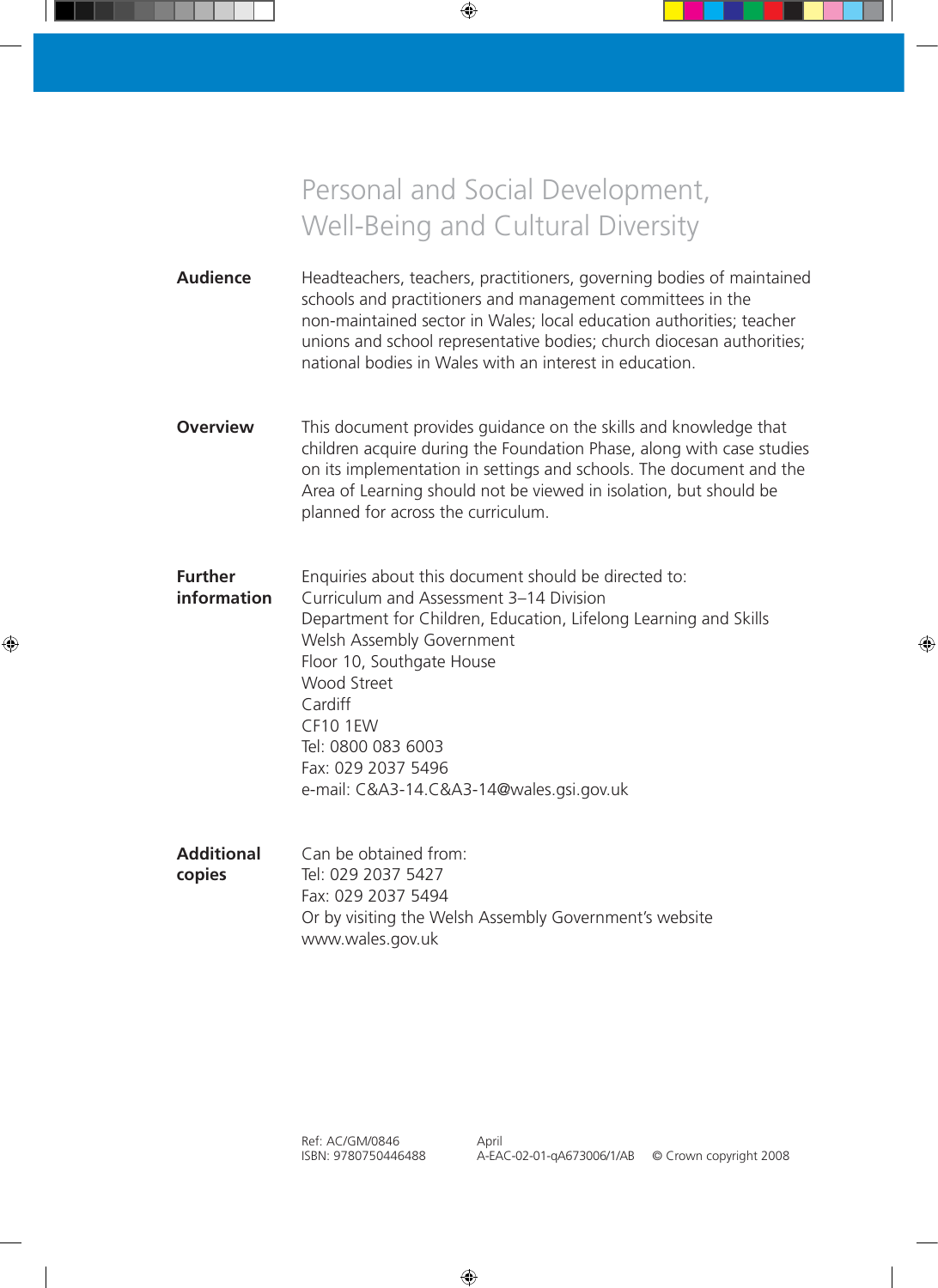## Contents

| <b>Background</b>                                                                                                          | 2  |
|----------------------------------------------------------------------------------------------------------------------------|----|
| <b>Introduction</b>                                                                                                        | 4  |
| <b>Personal development</b><br>Case study: Caring for the class goldfish, frogspawn and tadpoles                           | 5  |
| <b>Social development</b><br>Case study: Snuggly Squirrel<br>Case study: Christmas in a country far away                   | 8  |
| <b>Moral and spiritual development</b>                                                                                     | 14 |
| <b>Well-Being</b><br>Self-identity/self-esteem<br>Painting of Maisha<br>Physical well-being<br>Case study: Snack time      | 16 |
| Learning to learn/dispositions to learning<br>Case study: Making a scarecrow<br>Independence<br>Case study: The sad train  | 20 |
| <b>Planning</b>                                                                                                            | 26 |
| <b>Progress in learning</b><br>Personal development<br>Social development<br>Moral and spiritual development<br>Well-being | 28 |
| Personal and Social Development, Well-Being and<br><b>Cultural Diversity across the curriculum</b>                         | 32 |
| The legal and ethical context                                                                                              | 34 |
| <b>Useful information and contacts</b>                                                                                     | 35 |
| <b>Foundation Phase glossary</b>                                                                                           | 38 |
| <b>Acknowledgements</b>                                                                                                    | 44 |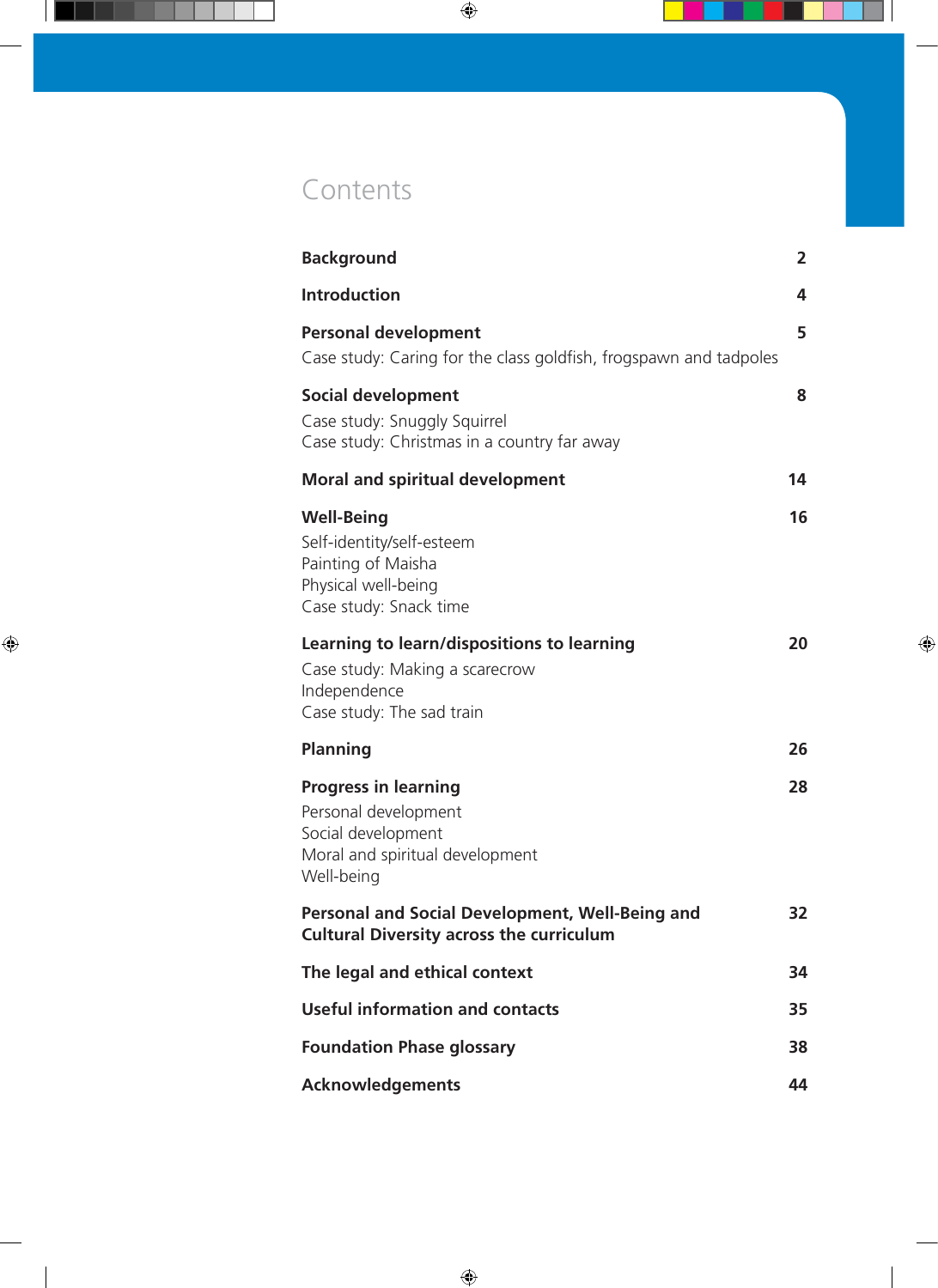## Background

The proposals in the Welsh Assembly Government's document *The Learning Country: Foundation Phase 3–7 years* included developing a curriculum that linked and strengthened the principles and practice in ACCAC's document *Desirable Outcomes for Children's Learning before Compulsory School Age* (2000) with the programmes of study and focus statements in the Key Stage 1 national curriculum, to create a rich curriculum under seven Areas of Learning for children in the Foundation Phase. The Foundation Phase curriculum advocates that positive links between the home and the providers of care and education are fostered and promoted.

The Welsh Assembly Government's approach to education and lifelong learning is set in the broader context of our vision for children and young people overall.

We have seven core aims for children and young people developed from the United Nations Convention on the Rights of the Child. These will underpin all of the activities of the Department for Children, Education, Lifelong Learning and Skills (DCELLS).

We aim to ensure that all children and young people:

- have a flying start in life and the best possible basis for their future growth and development
- have access to a comprehensive range of education, training and learning opportunities, including acquisition of essential personal and social skills
- enjoy the best possible physical and mental, social and emotional health, including freedom from abuse, victimisation and exploitation
- have access to play, leisure, sporting and cultural activities
- are listened to, treated with respect, and are able to have their race and cultural identity recognised
- have a safe home and a community that supports physical and emotional wellbeing
- are not disadvantaged by any type of poverty.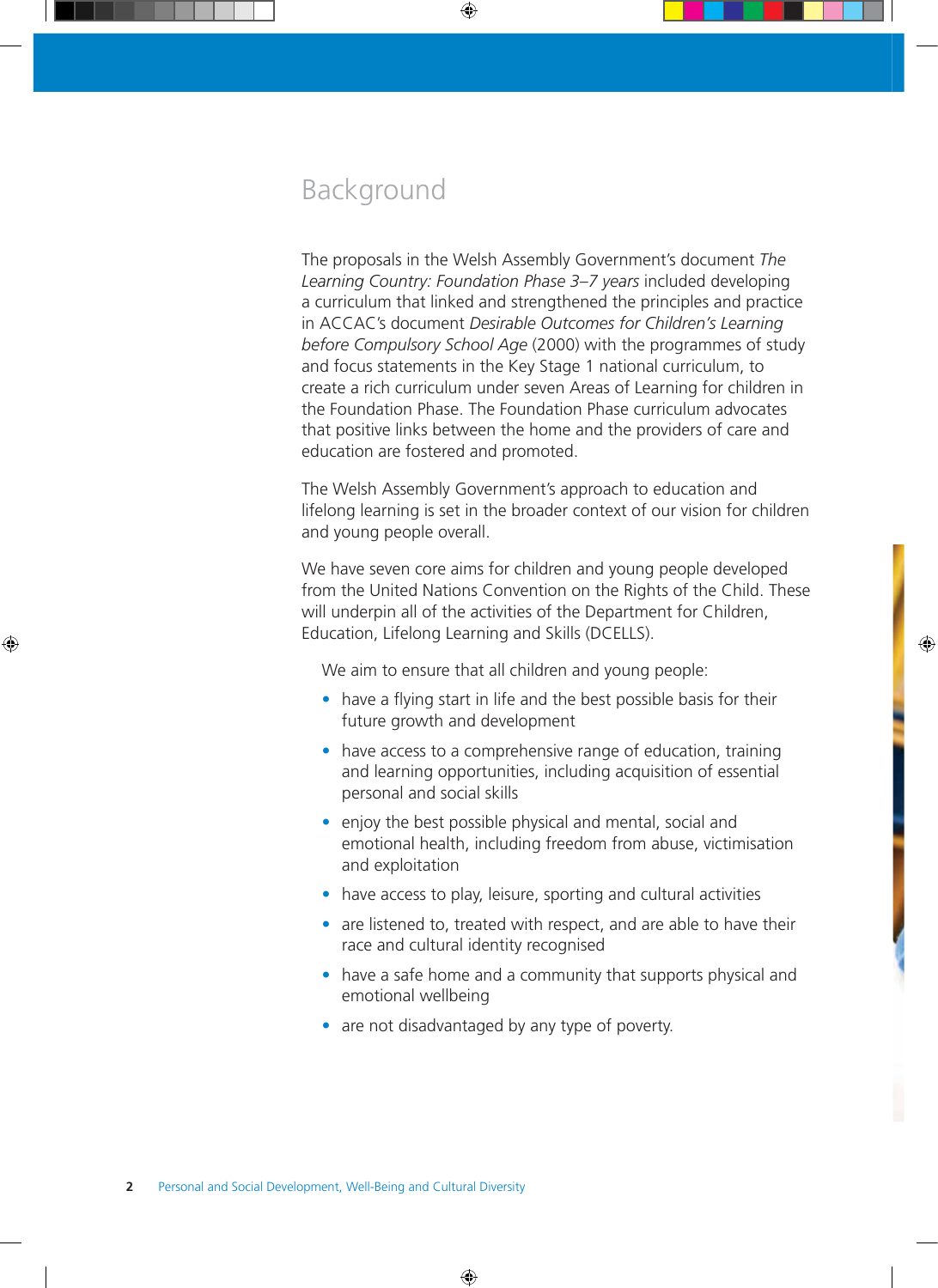This guidance supports the Personal and Social Development, Well-Being and Cultural Diversity Area of Learning in the *Foundation Phase Framework for Children's Learning for 3 to 7-year-olds in Wales*. The document provides guidance on the skills and knowledge that children acquire, along with case studies on its implementation in settings and schools. The guidance and Area of Learning should not be viewed or delivered in isolation; it should be planned for across the curriculum.

Please note that details of the statutory requirements for religious education are on page 13 of the *Foundation Phase Framework for Children's Learning for 3 to 7-year-olds in Wales*. In essence, the content of religious education will continue to be set out in the locally agreed syllabus with advice provided by the local Standing Advisory Council for religious education (SACRE), or under such arrangements as are made by a school of religious character.

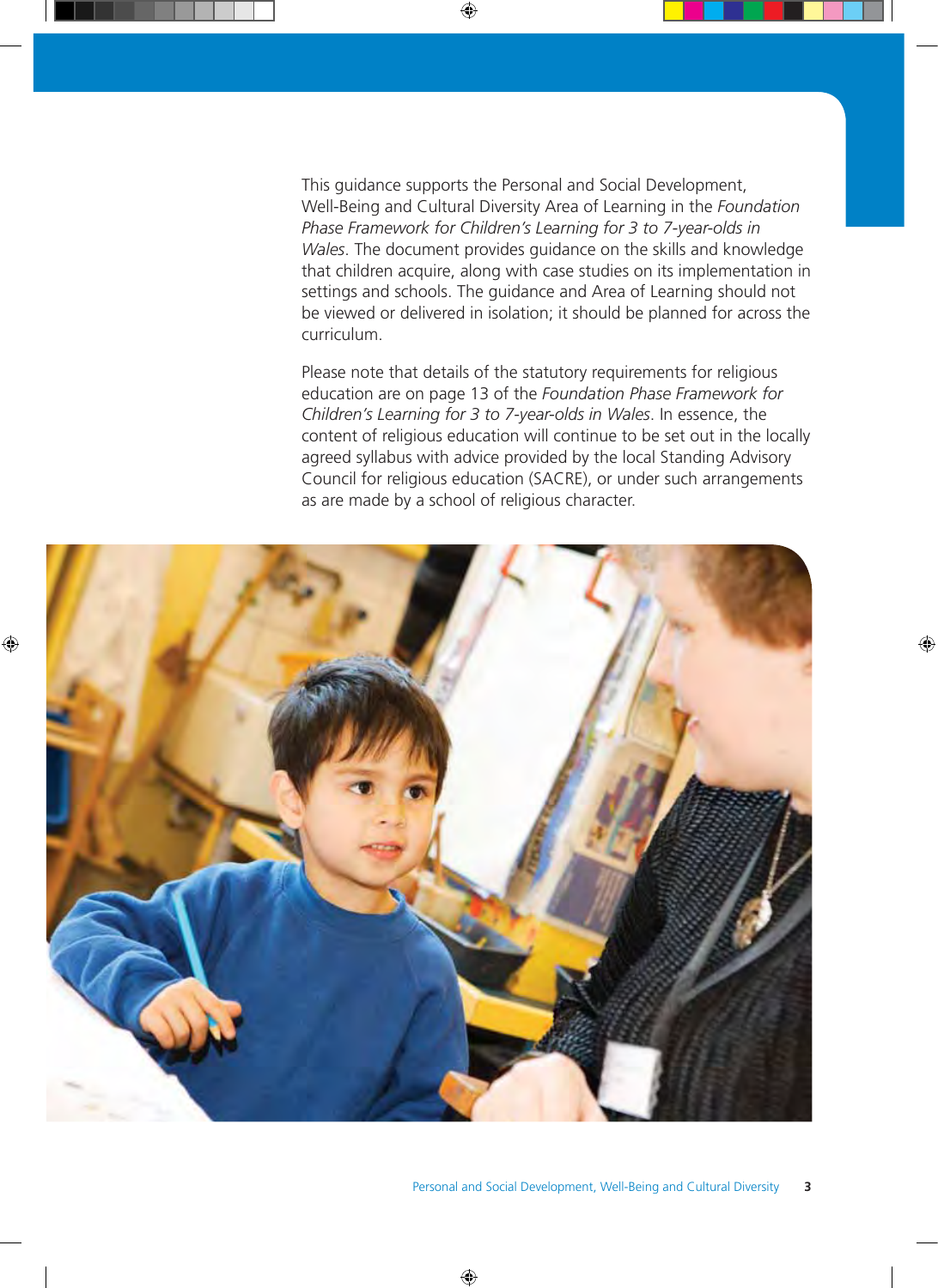## **Introduction**

This Area of Learning is at the heart of the Foundation Phase Curriculum 3–7 and should be developed across the curriculum.

At the heart of Personal and Social Development, Well-Being and Cultural Diversity is the process of experiential learning that is central to good practice in education for young children. The model:

- starts with the children's past or present experience
- provides an opportunity for children to talk about their experiences, including sharing familiar and new cultural experiences
- relates learning to the real world
- allows for new learning and practice of skills
- reviews the whole process and leads to progression in learning.

In Personal and Social Development, Well-Being and Cultural Diversity children learn about themselves, their relationships with other children and adults both within and beyond the family, the distinctive Welsh culture and other cultures that are part of the diverse society in Wales. Concepts of fairness and justice are introduced and children are encouraged to think about and respect the feelings of others. The importance of motivation, perseverance, self-esteem and a positive disposition to learning all have a significant role to play in children's learning and development within the Foundation Phase.

Well-being is an integral part of learning and is associated not only with children's basic needs for safety and security, food and shelter, warmth and affection, but also with how at ease children are with themselves and their surroundings. It is now recognised that well-being is essential to becoming an effective learner.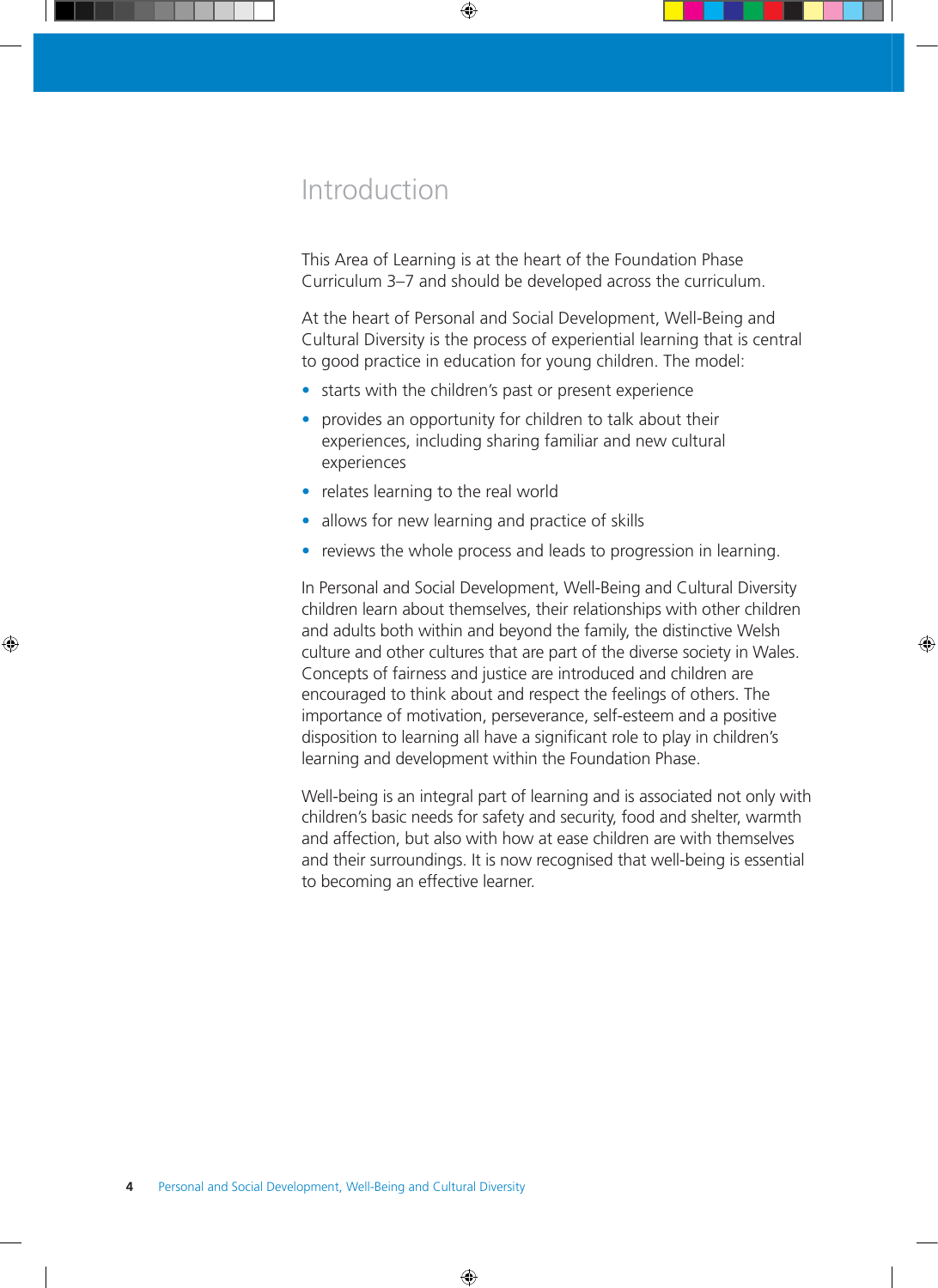## Personal development

As individuals, children should be given opportunities to learn:

- how to take care of themselves, their personal hygiene and safety
- the skills of dressing and undressing
- independence when eating
- how to respect their environment and use resources constructively and with care.

This can be achieved through:

- individual encouragement and support from a practitioner
- spontaneous and structured learning opportunities
- mealtimes and snack times
- (physical) activities in the indoor and outdoor learning environments.

In structured play activities and through experiences related to their daily lives, their families, homes, friends and neighbourhood, children will:

- $\bullet$  learn to interact with others who are similar and different from themselves
- gain awareness that all individuals are of equal value and learn to acknowledge, respect and value individual and cultural similarities and differences
- learn to value the right of individuals to their own lifestyle and beliefs.

Frequent opportunities for children to express and communicate their views, feelings and emotions, as well as to listen to others, for example in circle time, will (whether the setting/school is characterised by ethnic diversity or mono-ethnicity, and regardless of whether the children are from the dominant or minority culture) lay the foundations for and enable children to develop:

- confidence and assertiveness
- sensitivity and empathy to the needs of others
- the ability to challenge stereotypes, prejudice and discrimination related to culture, gender or disability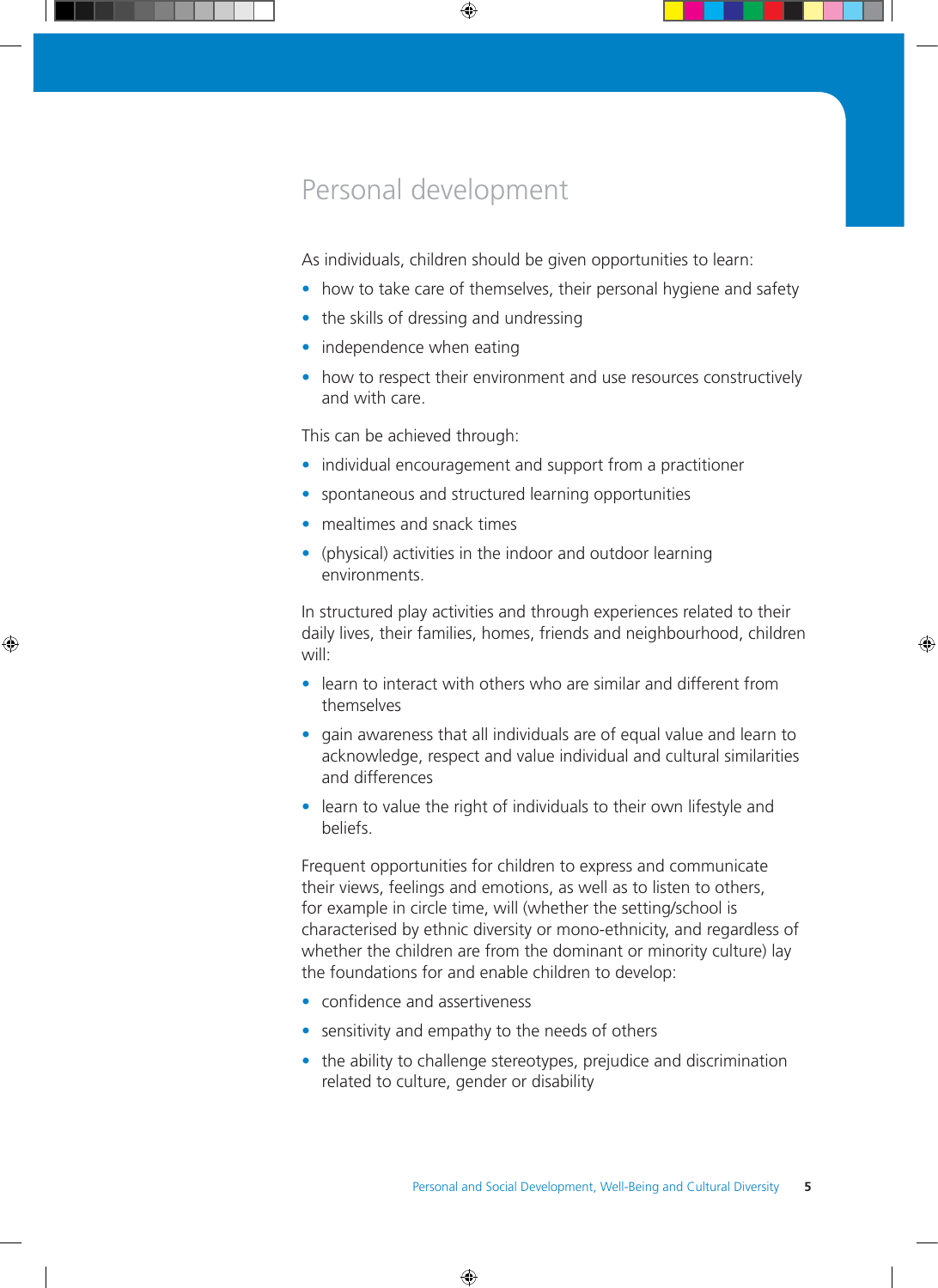• an understanding that through recognising and challenging negative views and attitudes racist attitudes can be changed.

Opportunities to care for pets and plants will help children to:

- understand that all living things have similar needs
- show care and respect for living things.

Children develop knowledge, concepts and skills that build on their personal experiences, and equip them for a role in society through a learning environment that reflects each culture appropriately and provides activities that are suitably planned and resourced.

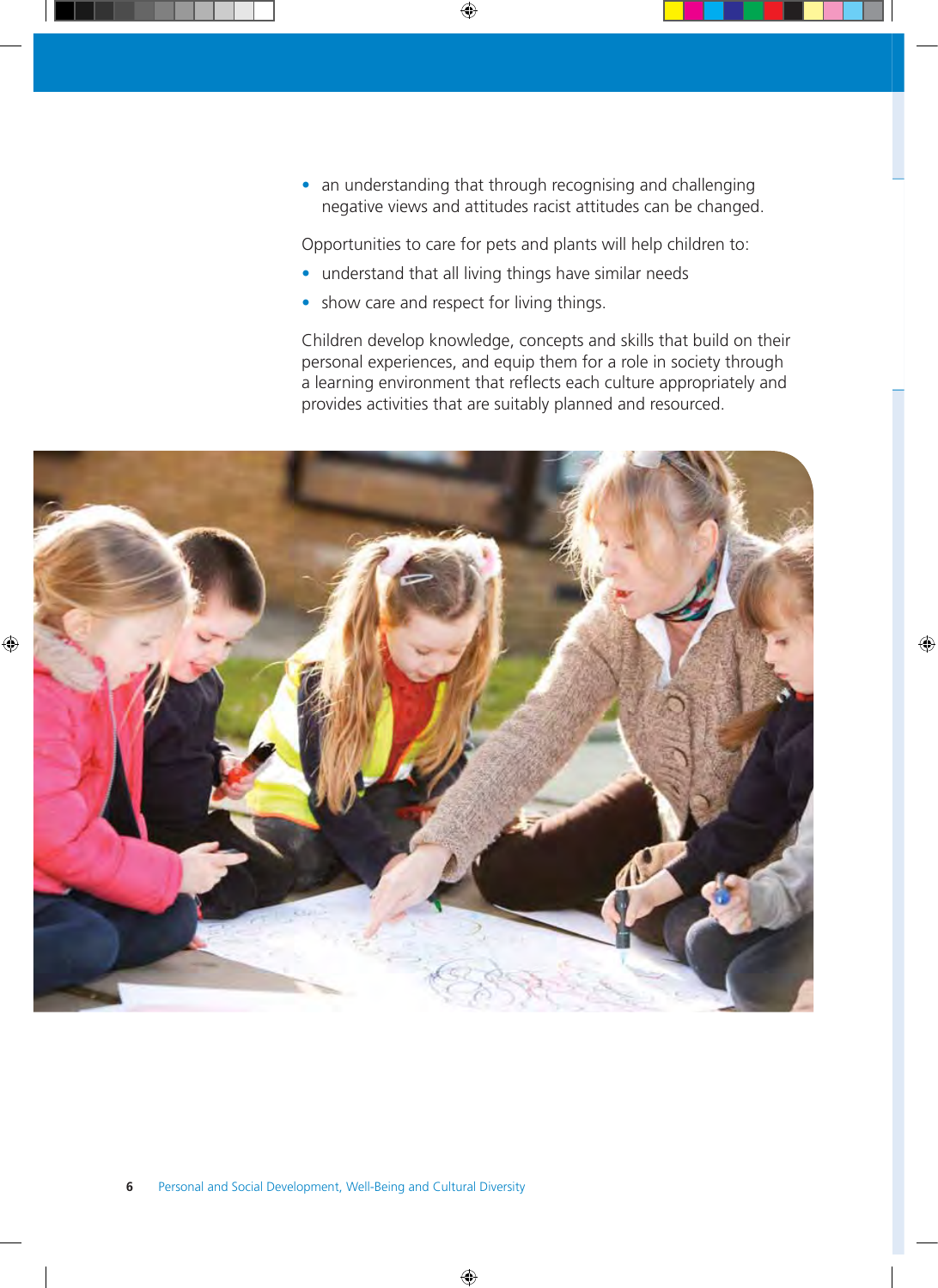**The following case study describes how Jack reacted to the introduction of frogspawn and tadpoles to the classroom.** 

## **Caring for the class goldfish, frogspawn and tadpoles**

In addition to providing opportunities for Jack to develop confidence and assertiveness and to show concern for living things, he also increased his vocabulary and became more confident in interacting and talking with other children and practitioners.

Jack's speech was immature and difficult to understand. He was reluctant to converse with practitioners in the setting and only interacted with small groups of children. He often spent time alone watching the class goldfish.

When frog spawn and tadpoles were brought to school Jack was fascinated by them. His curiosity led to him asking questions. Within a few days, Jack was providing daily accounts of their progress to both practitioners and children. He was given the important role of informing the teacher of when he thought each frog was ready to be returned to its pond.

This new responsibility, and his natural interest in nature, resulted in Jack becoming more confident in interacting and talking with other children and practitioners, and there was a noticeable improvement in his speech and vocabulary.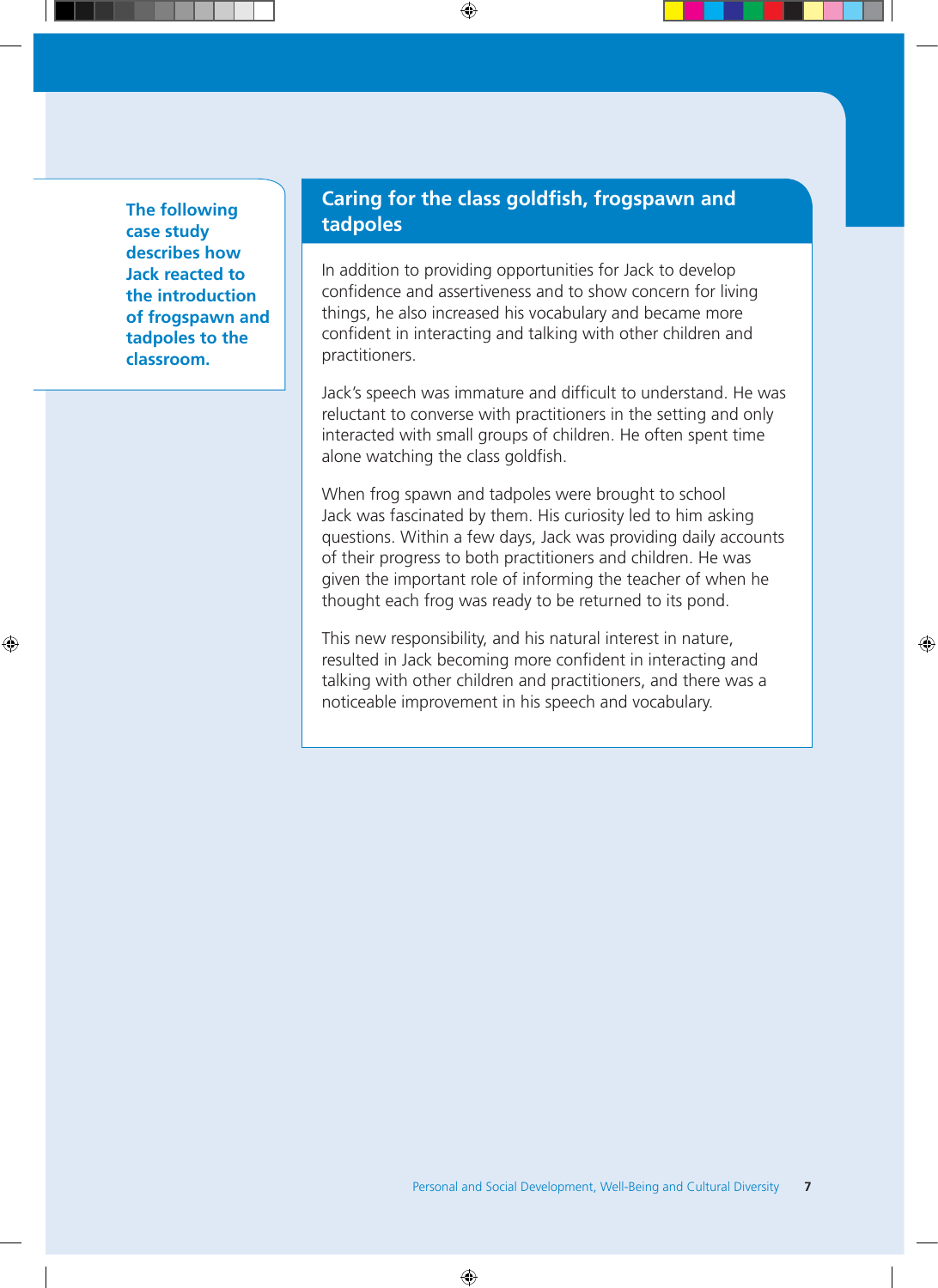## Social development

- Initially children's social development and learning occur within the home as they form relationships with members of their family group.
- Learning experiences in the home will be extended when children start to attend settings/schools but they will continue to spend some of their time in solitary activities, acquiring new skills.
- When engaged in small group activities, children should have the opportunity to interact with and be supported by a practitioner and should be encouraged to seek help if they need it.
- As children progress more challenging topics can be introduced in response to the children's interests and growing understanding; for example, 'Folk tales and fables', 'Being good friends', 'Patterns and colours'.
- The transition from home to a setting/school will be eased by opportunities for role play in the home corner or other familiar surroundings, such as a book corner, that are suitably furnished with adult- as well as child-sized furniture.
- Gradually children build up their vocabulary and develop confidence in talking with other children and practitioners about themselves and what they are doing, as well as becoming aware of and respecting the needs of others.
- In group settings children may play alone or alongside others, gradually interacting more with their peer group as their language and communication skills and their friendships develop.
- When children play happily together in small groups and have acquired relevant communication skills, activities can be planned that require them to solve problems or play games together.
- Children also need to develop awareness of the consequences of their actions, for example that it is wrong to hit others because they will be hurt.
- Opportunities should be made to involve children in devising a set of simple rules for behaviour in their group.
- Children also need to develop respect for rules and property.
- The support of a practitioner will still be required until children develop skills in taking turns and observing the rules of a game.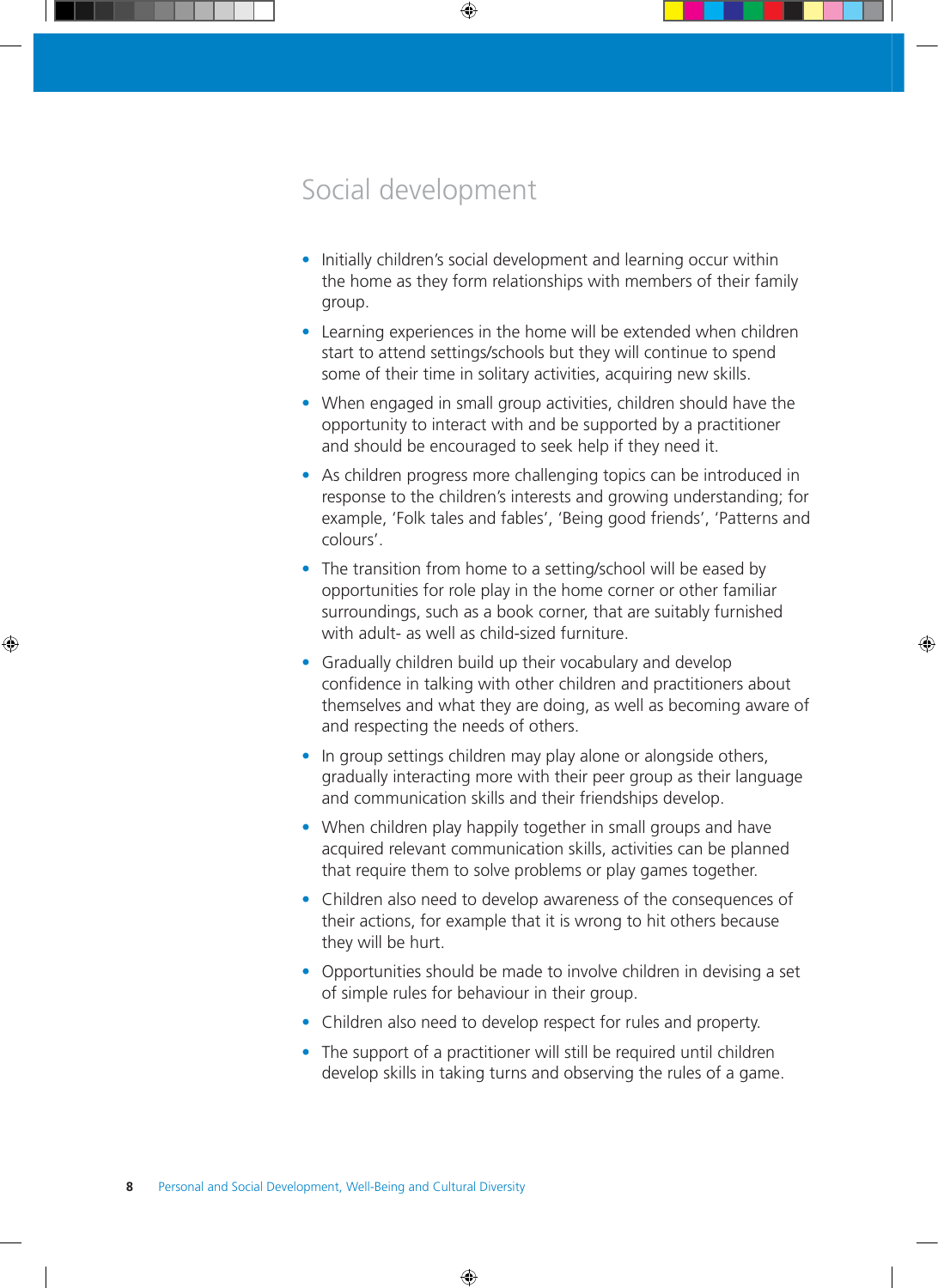- Children should be encouraged to consider the needs of others and to participate in caring and sharing activities.
- Practitioners also need to be sensitive to children's needs for support in developing attention skills. Some children will require a range of stimuli and routines to gain and maintain their attention, such as gestures, sounds or visual aids.
- As children progress they will be able to contribute to a variety of groups for different purposes and will be able to undertake roles within those groups, for example re-enacting the parts of characters in a story, or carrying out a mathematical investigation.
- Children should have opportunities for undertaking collaborative work on large-scale projects that involve considerable interpersonal skills such as cooperative learning, decision making, and undertaking different roles and responsibilities.
- As children progress they will be able to recognise issues that are of common concern to themselves and to others, such as what is fair and unfair.
- Children can provide mutual support for each other. They learn to establish and maintain friendships and how to participate in a variety of groups in the wider community.
- Children will benefit from opportunities to develop their understanding of different members of the community by learning about their roles, the different workplaces in the locality.
- Children should become aware of how they can help to care for their environment.
- The concept of cultural diversity encompasses acceptance and respect. It means understanding that each individual is different and unique. By providing a safe, positive and nurturing environment children will have opportunities to share and explore these differences.
- The Curriculum Cymreig should enable all children who live in Wales to gain a sense of belonging to Wales, and provide them with an understanding of the Welsh heritage, literature, arts and religious background, as well as the language.
- Children will become aware of their own cultural identity and that of others through a range of planned, and incidental, practical educational experiences.
- Children will learn to appreciate cultural diversity by sharing and celebrating familiar and new cultural experiences, including some of the festivals and traditions contained in local and denominational agreed syllabuses.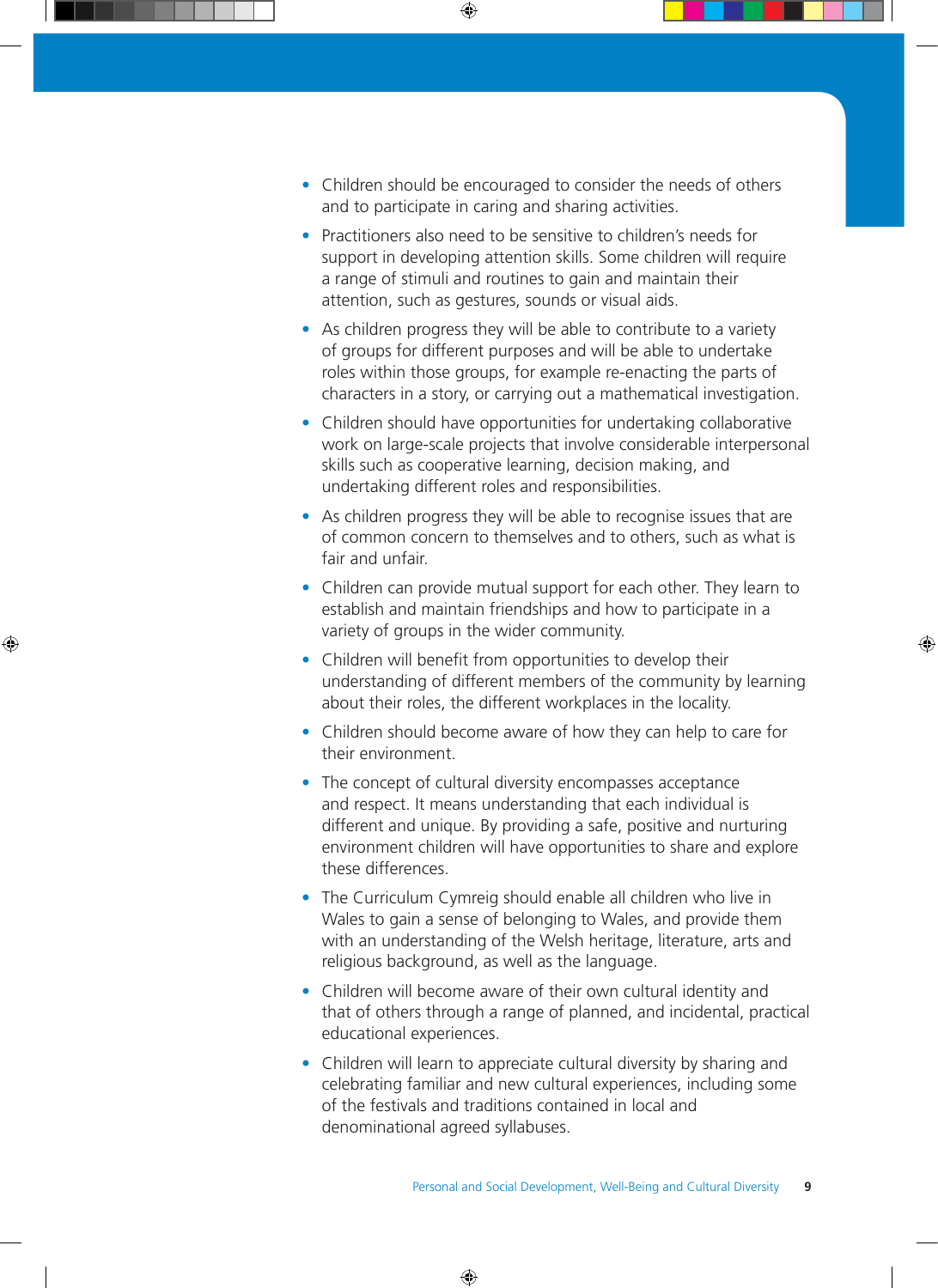• Differences should be acknowledged, discussed, respected and valued. There will also be similarities, for example most cultures have rituals (such as family mealtimes and birthdays) with which children are able to identify, although they may celebrate them differently.



- Topics such as 'Families', 'Homes', 'Foods', 'Toys and games' and 'Celebrations' all enable cultural diversity to be developed as they relate to every child's experiences in some way. However, focusing solely on spectacular or colourful events such as this may lead to stereotyping .
- Knowledge of different aspects of culture can be developed including dress, language, diet and food, ways of eating, discipline, courtesy, traditions and customs, music, art, dance and literature.
- Over time children will learn about different backgrounds and lifestyles, to respect them equally and appreciate the varied contributions that different cultures make to communities in Wales.
- Celebrating some of the festivals of major religions provides positive opportunities for learning about different beliefs and customs. There may be aspects of culture associated with religions, for example writings, art, music, symbols and architecture.
- In order to be able to empathise with others children will need to explore their own personal and cultural identities and feelings, and express their views through play and talk, drawing, painting and other forms of representation.
- Issues of fairness, justice, rights and responsibilities can be introduced when children are able to appreciate the feelings of others.
- In predominantly mono-ethnic settings/schools children's understanding of different cultures can be extended by communicating (e.g. via e-mail) with children in other settings with different cultural contexts.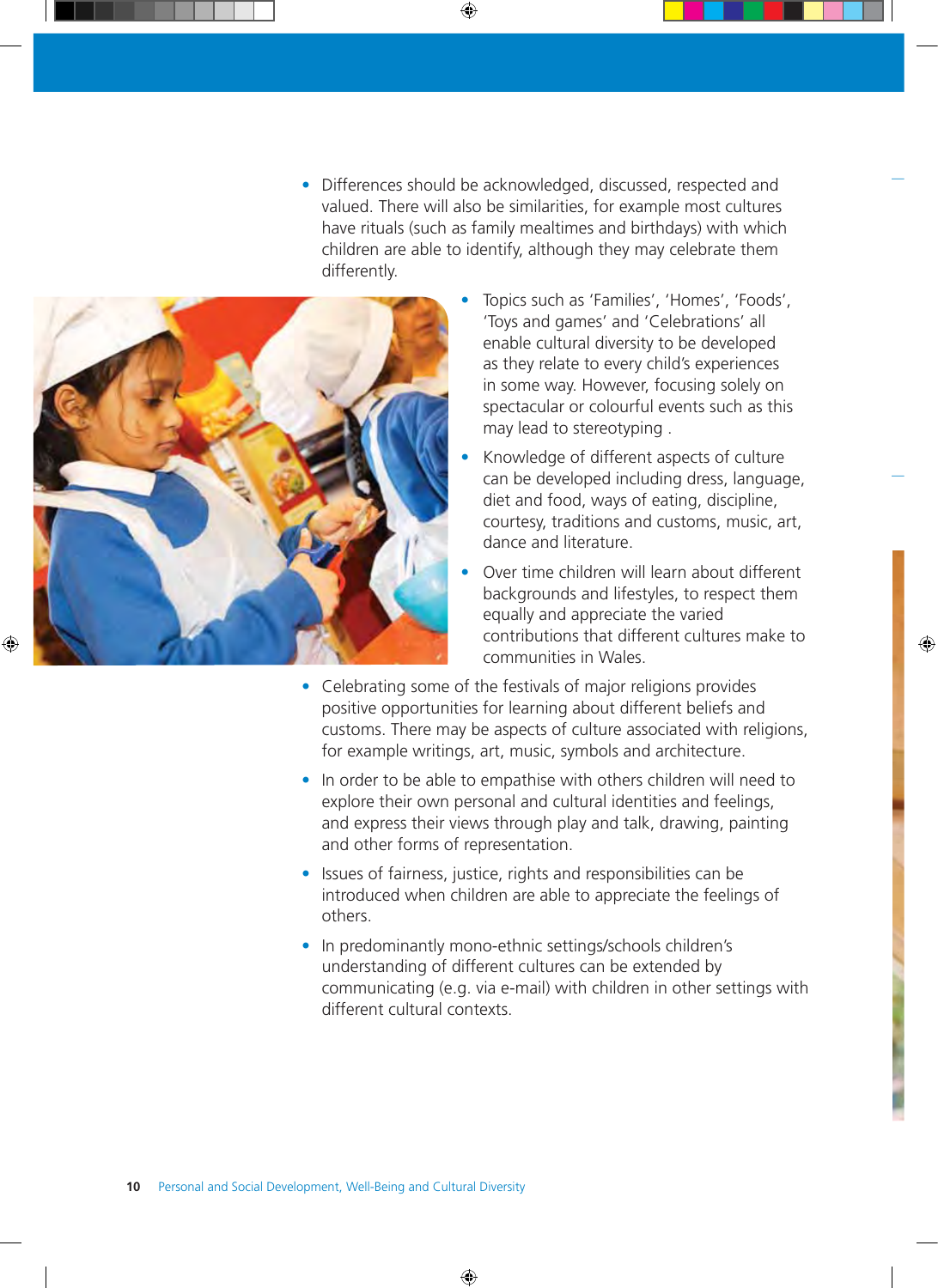**I use Snuggly Squirrel (a toy squirrel) as a 'magic' comforter when a child is upset – perhaps when leaving Mum, after a fall or an argument with a friend, when a child is not very well, etc.** 

### **Snuggly Squirrel**

This is very effective and seems to help children recognise, express and deal with their feelings more easily. They may come up and ask for a cuddle with Snuggly Squirrel for a variety of reasons and then recognise that they can comfort and calm themselves with some independence. Also, this toy squirrel seems to encourage recognition of feelings and empathy in the other children; I often have requests for Snuggly Squirrel from children on behalf of another child in the class "to make him/ her feel better". It is clearly important that Snuggly Squirrel is only used for this purpose and so retains his magic powers.

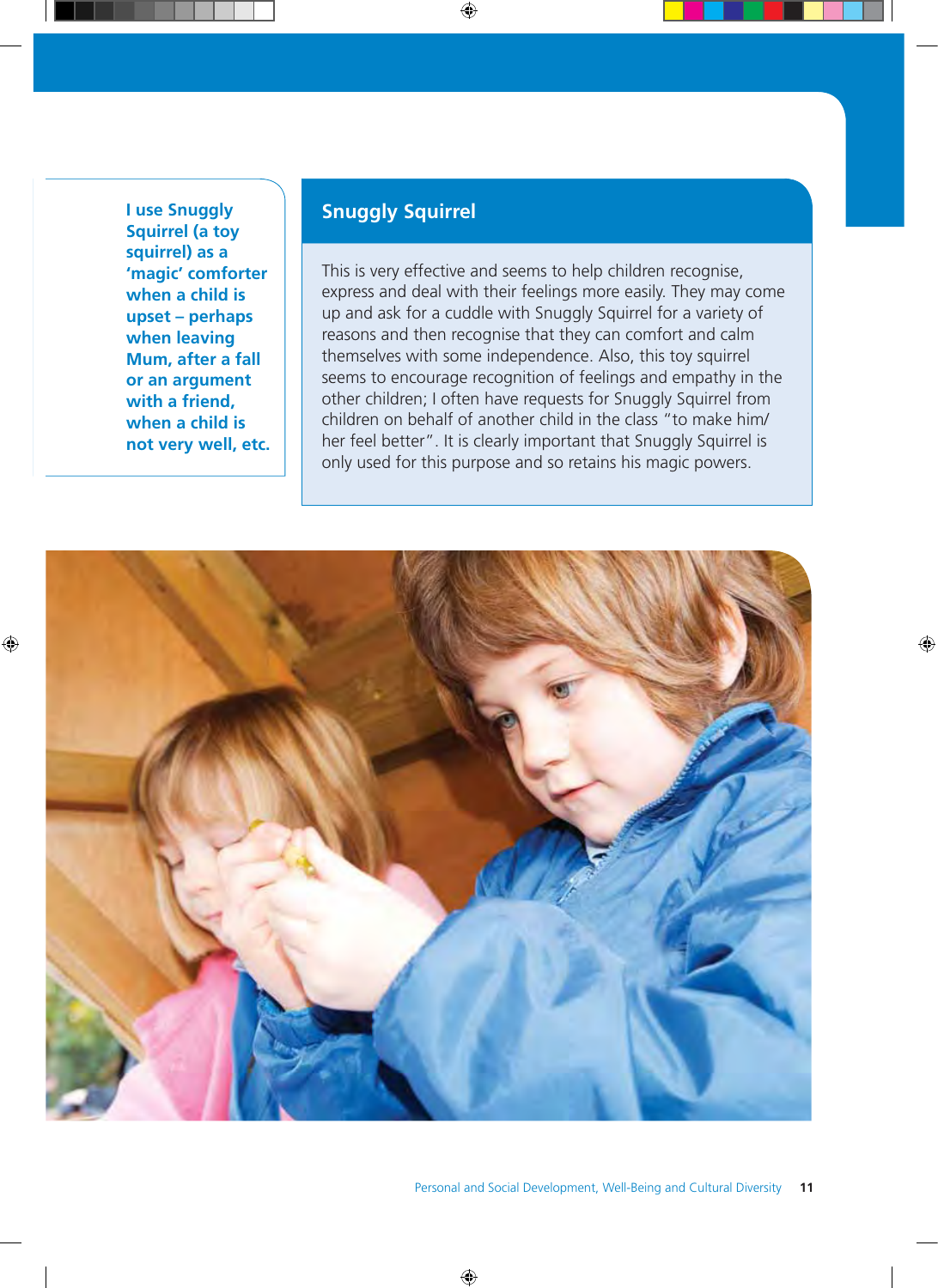**In this case study, a child's holiday experiences are used as a stimulus for Year 2 children to consider the similarities and differences between their lifestyles and those of children in another part of the world.** 

### **Christmas in a country far away**

One January morning, during circle time, Aled excitedly told the other children about the Christmas holiday he had recently spent visiting some of his family who lived in Australia. It had been a very different experience from Christmas in Wales. The weather had been hot and Aled had spent Christmas day playing on the beach, and had enjoyed a picnic as his Christmas lunch. In Wales it had been very cold and we had all enjoyed a roast dinner.

The children were fascinated by Aled's holiday but were also curious to know if his cousins had a Christmas tree, and if they gave presents and cards to their family and friends. Some children wanted to know how far it was to Australia and so they went to look in our book of maps. As the children were so interested in the discussion I decided to join them.

I started to highlight the similarities between Wales and Australia as much as possible and made a list of statements for the children to sort into 'same' or 'different' categories, for example 'Children enjoy playing with their friends' would be put in the 'same' category; 'Australia is a large country' would be an example of 'different'.

Next I invited the children to come up with statements of their own. After some practice, two large pieces of sugar paper were put up in the classroom to which the children added their statements. Which list would be longer? At the outset, the children thought that the 'different' category list might turn out to be longer, but it was demonstrated that there were, in fact, more similarities than differences.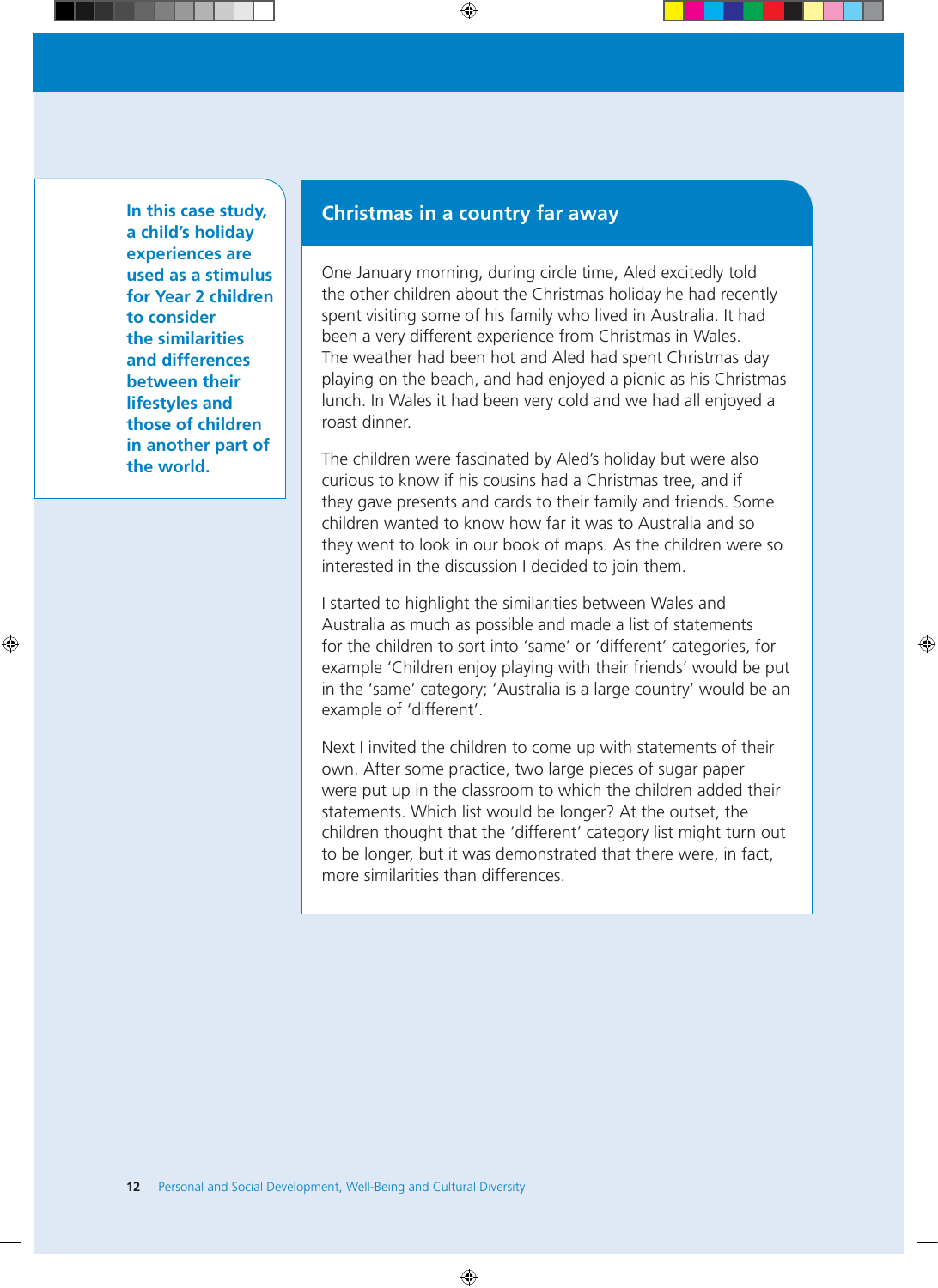Other discussion points could include that in Australia:

- boys and girls enjoy playing games
- children must bring their own pens to school
- little girls enjoy wearing pretty dresses
- children help around the house
- friends help each other
- people love to have fun
- children love animals.

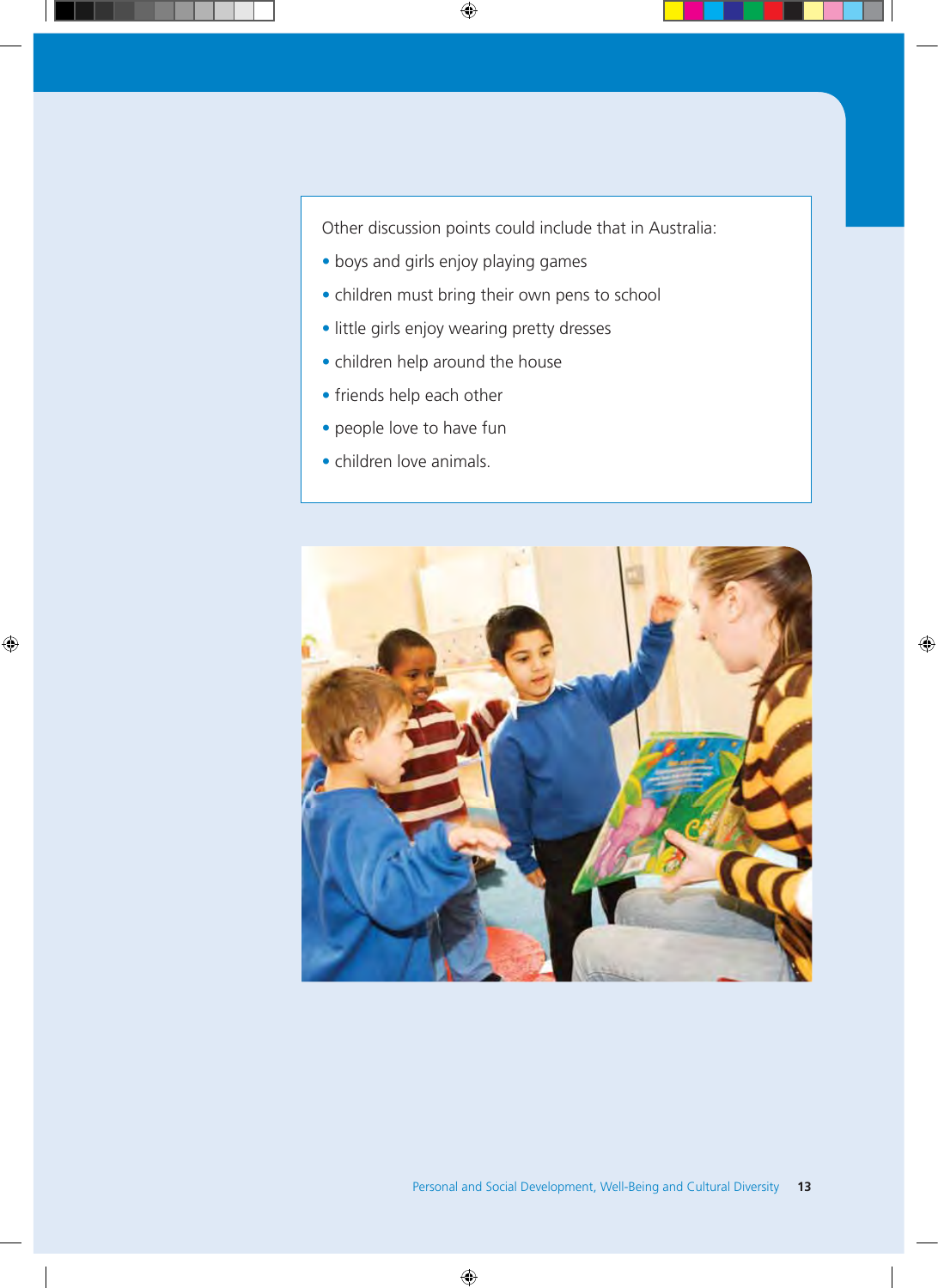## Moral and spiritual development

- Children discover some of the boundaries for behaviour (what they are/are not allowed to do) and what is acceptable by observing positive behaviour and attitudes of others.
- Sometimes expectations in a setting/school may not be consistent with those at home but children need to learn the reasons for particular conduct.
- Ultimately, the aim is that children will be able to communicate about what is good and bad, right and wrong, fair and unfair, caring and inconsiderate themselves and exercise self-control.

It is important when praising or reprimanding behaviour that the approval or disapproval is clearly directed at the act and not the child.

- Learning to empathise with others firstly necessitates the ability to recognise their own feelings and reflect on them.
- The practitioner provides an important role model for the kind of behaviour expected in different situations.
- Spiritual development is less easily defined than moral development, as the innermost thoughts are involved.
- Children can be provided with opportunities to experience and respond to quiet and still times. They should be encouraged to observe and reflect on natural phenomena (such as autumn colours, or shadows), close their eyes and listen to sounds around them (such as birdsong or classical music), or just be very quiet and think of something they think is beautiful. All responses should be respected and valued.
- Values can be developed by giving children opportunities to share their ideas about things that are important to them or something they are pleased about in a piece of work they have done.
- Circle time is an ideal way of enabling children to take turns at speaking in a group situation and to listen to each other's ideas. Collective worship is another opportunity for sharing beliefs and ideas.
- Special times such as birthdays and religious occasions can be celebrated by creating a special atmosphere to make the event memorable, for example by using candles and music.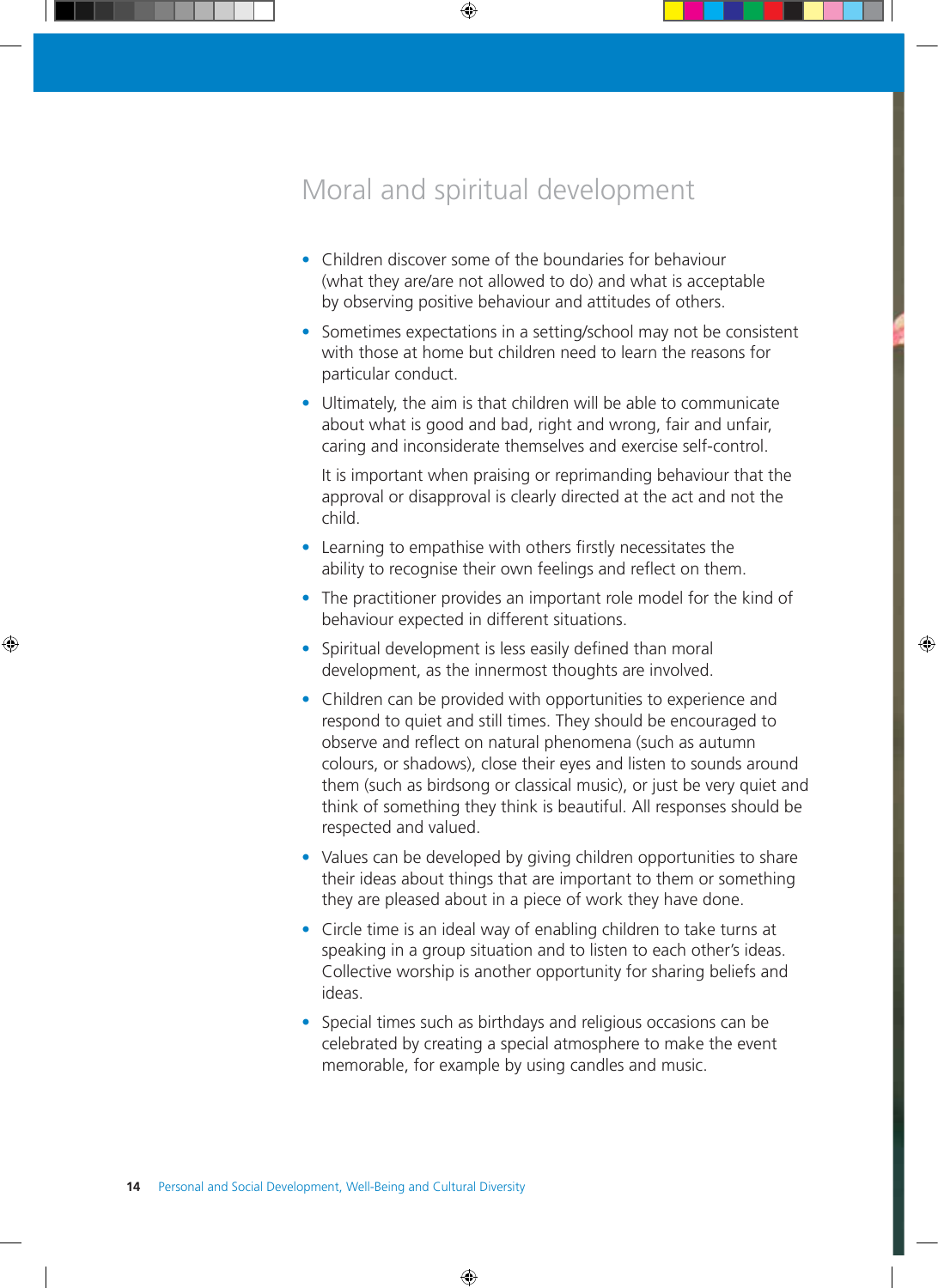Personal and Social Development, Well-Being and Cultural Diversity **15**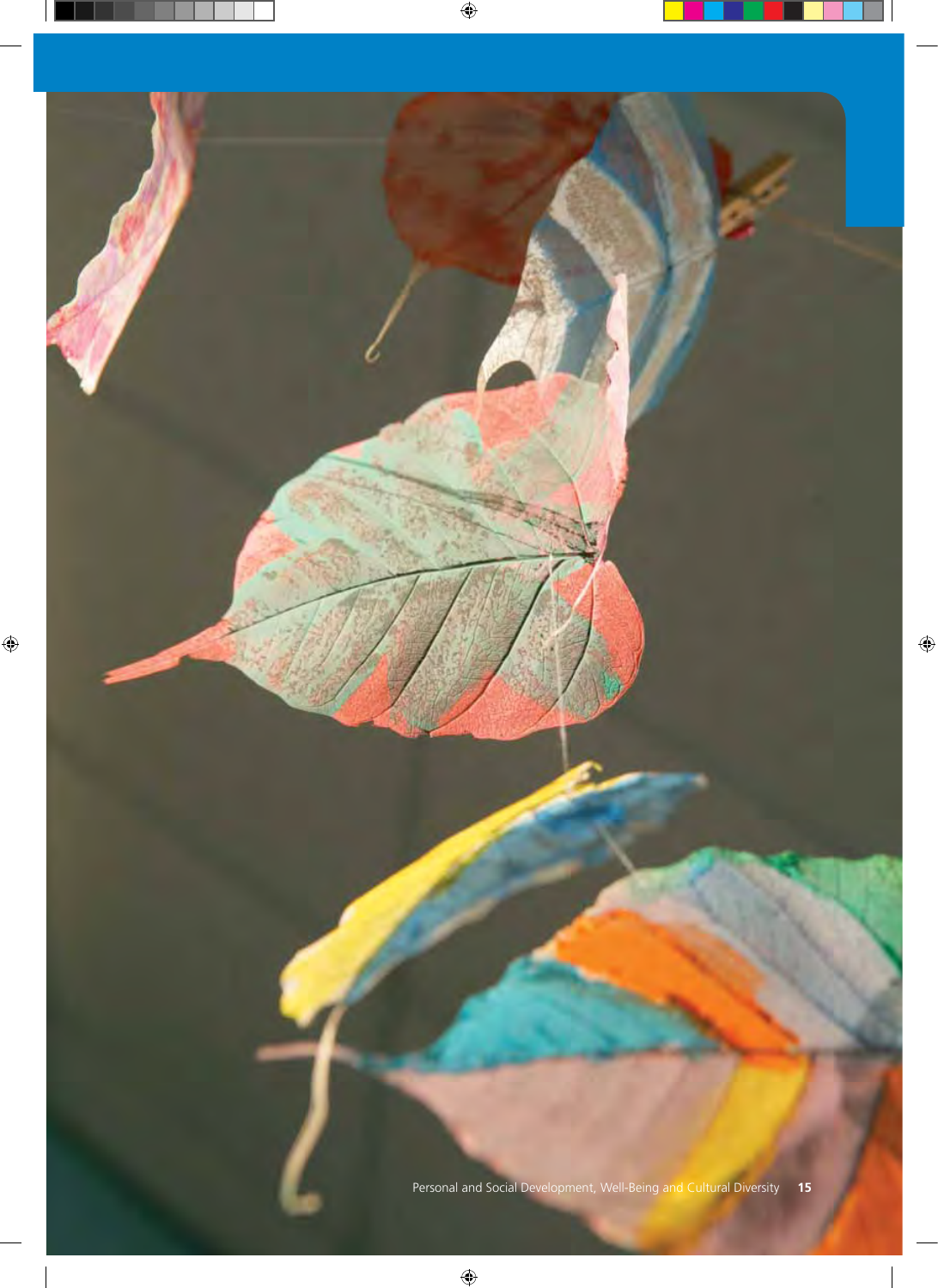## Well-Being

### **Self-identity/self-esteem**

- In order to feel happy about who they are and how they fit into groups, children need to develop self-awareness as individuals and as part of wider society. This will include self-esteem, self-knowledge, confidence, feeling valued and accepted by others, an ability to express their views and feelings and make sense of them, and an ability to relate to others and work with them.
- Circle time is a familiar way of introducing into discussion matters related to feelings and reactions, beliefs and personal views. Children can be encouraged to respond to photographs, puppets, dolls and story characters. They should have opportunities to explore aspects of their own and others' personal and cultural identity and begin to question stereotyping.
- Young children need to acquire positive attitudes and so it is important to convey positive messages that show that every child is valued and respected.
- Children will begin to develop a sense of identity if they can see themselves in mirrors and photographs in a variety of activities.
- Children will begin to develop a sense of belonging as they interact with others in their family, their friends and members of the local community. This includes developing awareness of the cultural heritage of Wales and beginning to speak Welsh.
- Topics such as 'All about me' or 'Myself' enable children to explore identity, similarities and differences, as well as to discuss likes and dislikes, favourite foods, customs, etc. They can learn about different names, observe visual differences by producing and comparing self-portraits, paying attention to detail, individuality, what is special about each of them.
- If children feel safe and secure, without fear of failure or criticism, they will be able to benefit from the learning experiences provided for them by venturing into new activities, making decisions, taking necessary risks and developing increasing control over their own lives.
- Children should know about the importance of food and water to their bodies, how to make healthy food choices and the importance of exercise.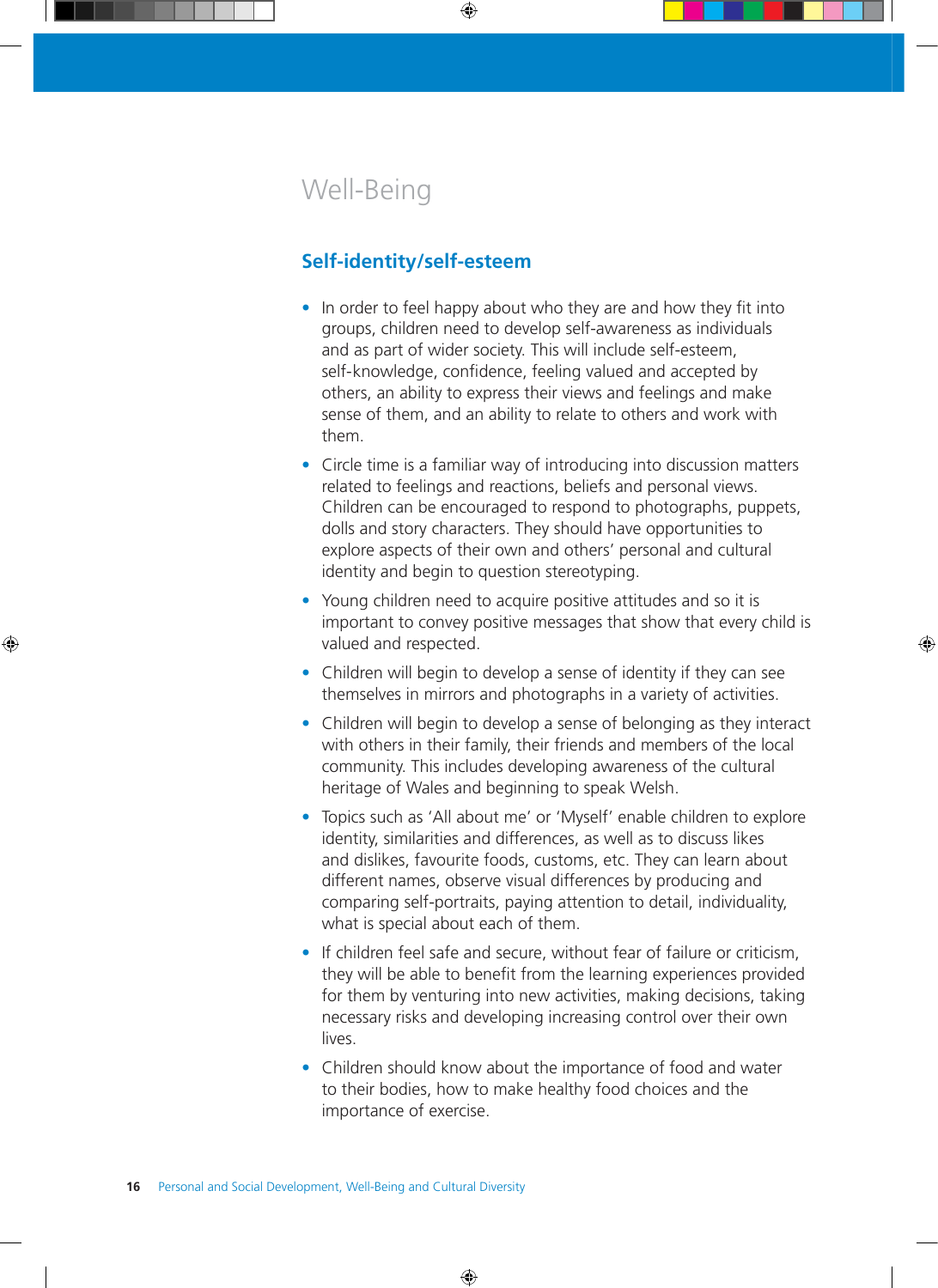## **Painting of Maisha**

**This painting by a child, based on a character from a book, reflects the positive attitudes and acceptance of others that she has acquired.** 

Children were painting characters from their favourite stories. The characters were multiracial and children were asked to choose one. A child told me she wanted to paint Maisha, an African girl, because she looked pretty.

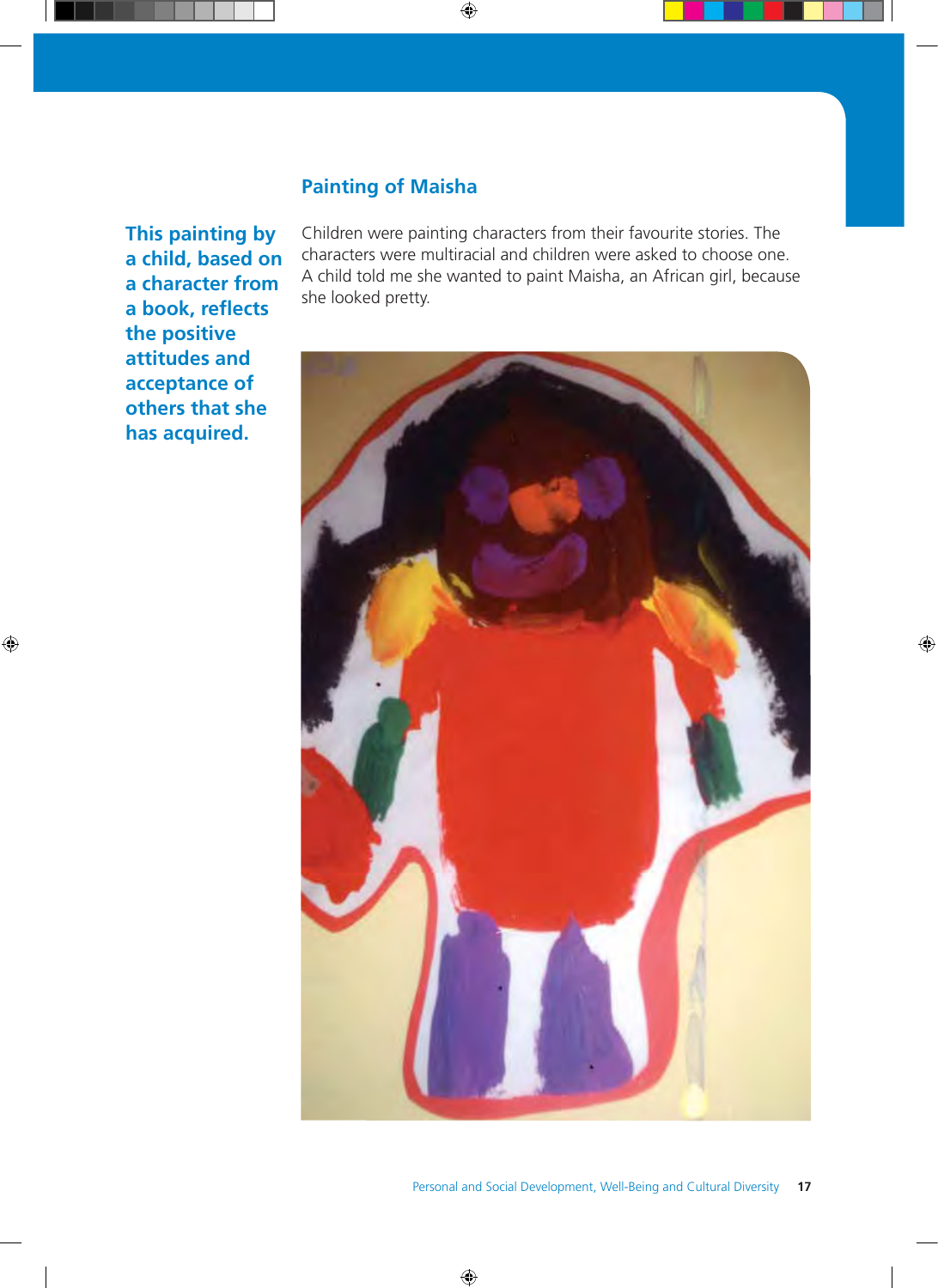## **Physical well-being**

Physical well-being focuses on children's increasing awareness of their own bodies and their personal health development, including nutrition and personal safety.

Children will need to learn how to keep themselves physically safe and healthy. Their learning programme should include information about:

- what to do or to whom they should go if they feel unsafe or need assistance
- the importance of food and water to their bodies
- the importance of healthy eating and how to make healthy food choices that include the foods that should feature in a balanced diet
- the importance of exercise
- road safety, water safety and hazards in the home
- the different parts of the male and female body and the distinction between appropriate and inappropriate touching
- medicines that are taken to make them feel better, and the dangers of drugs, smoking, alcohol and other dangerous substances.

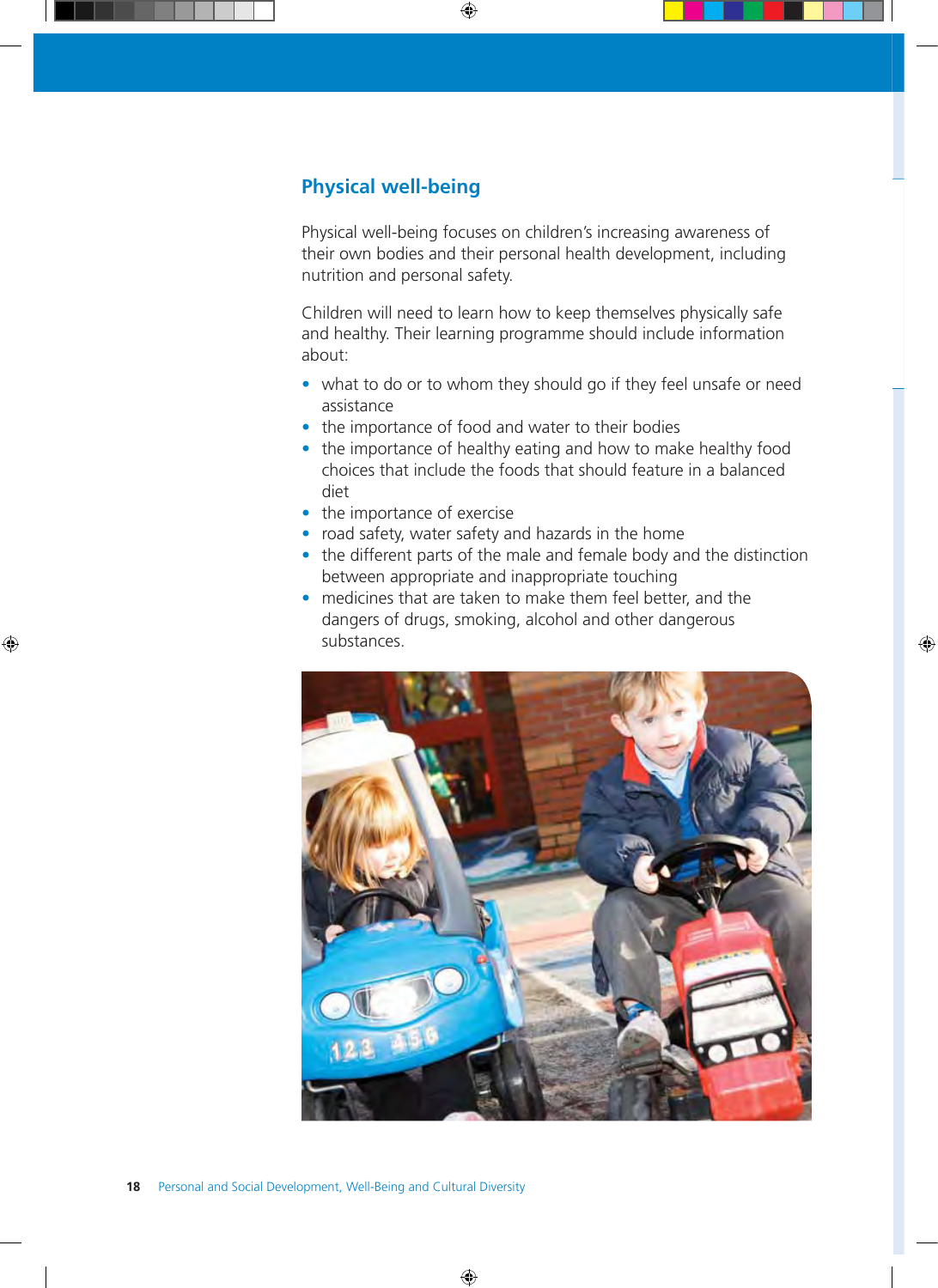**This case study describes how children in the nursery and reception class are actively involved in afternoon snack time.** 

### **Snack time**

Parents/carers were concerned that their children were not eating lunch, as they were ravenous when they arrived home after school. I assured parents/carers that their children did eat lunch but that from 12 noon until 3.30 p.m. was a long and busy afternoon. I proposed snack time to the parents/carers and then the children; all seemed very positive and enthusiastic about it.

Children pay £1 per week and have the choice of cereal, crackers, cheese, fruit/vegetables each day.

The children take part in preparing some of the fruits, handing out cups and plates, and then choosing what they want to eat. They also take responsibility for clearing away their own dishes by washing and drying them.

Afternoon snack time takes 20 minutes and is taken before afternoon play. It seems to maintain the children's energy levels and keeps them alert through the rest of the day. They have tried different sorts of food including fruits/vegetables that were previously untried or disliked.

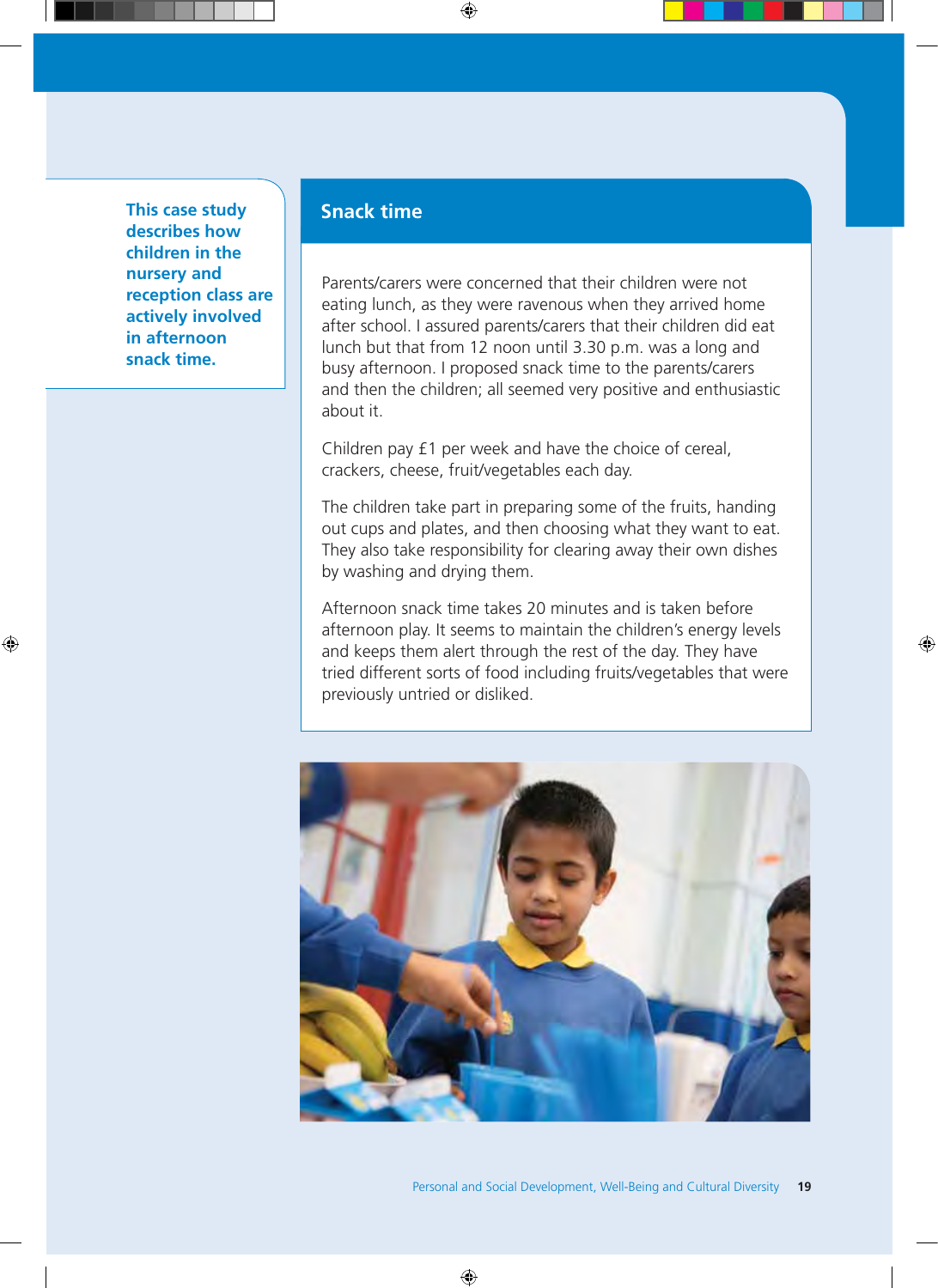## Learning to learn/dispositions to learning

- Children are naturally motivated to learn by curiosity and a desire to explore and discover more about their environment, initially in a physical way and, as their language develops, through asking questions and talking about their experiences.
- Children readily acquire skills in using information and communication technology (ICT) and should be provided with a programme of taught skills and opportunities to use ICT independently.
- The skills of enquiry, questioning and information seeking should be nurtured and developed as tools for lifelong learning.
- If activities are suitably challenging, but not too difficult, they will engage children's interest, as will be evident in children's concentration and perseverance to achieve new skills and explore new opportunities.
- Learning how to learn, and both adapting learning to and tackling new situations and experiences in a non-threatening environment will establish long-lasting skills that will enable children to progress and adapt to the continually changing demands of society.
- When activities are suited to their needs and interests children will be relaxed, enjoy learning, and be motivated and involved in what they are doing.
- Positive dispositions to learning, which are influenced by children's feelings, rely on children wanting to learn because they find their learning experiences intrinsically rewarding. This has implications for the teaching approaches used and the practitioner's sensitivity to children's interests, their developing knowledge, understanding and skills.
- Observation of children's well-being and their involvement in the process of learning will indicate how well learning activities are matched to children's developmental level.
- Professor Laevers of the Leuven Centre for Experiential Education, Belgium introduced the term 'involvement' to describe children's deep level of concentration when learning activities meet their needs.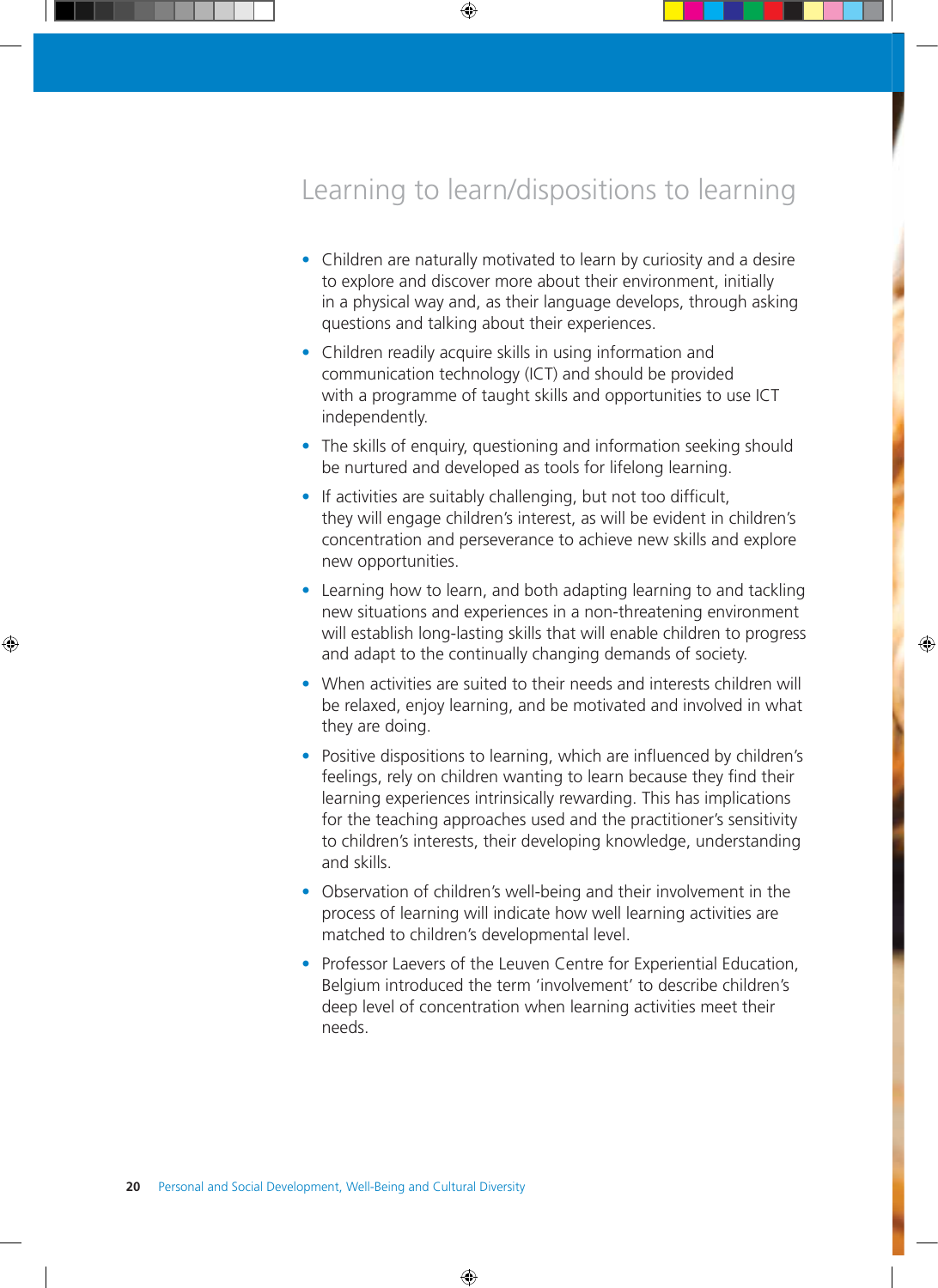Personal and Social Development, Well-Being and Cultural Diversity **21**

en de la familie de la familie de la familie de la familie de la familie de la familie de la familie de la fami<br>Le familie de la familie de la familie de la familie de la familie de la familie de la familie de la familie d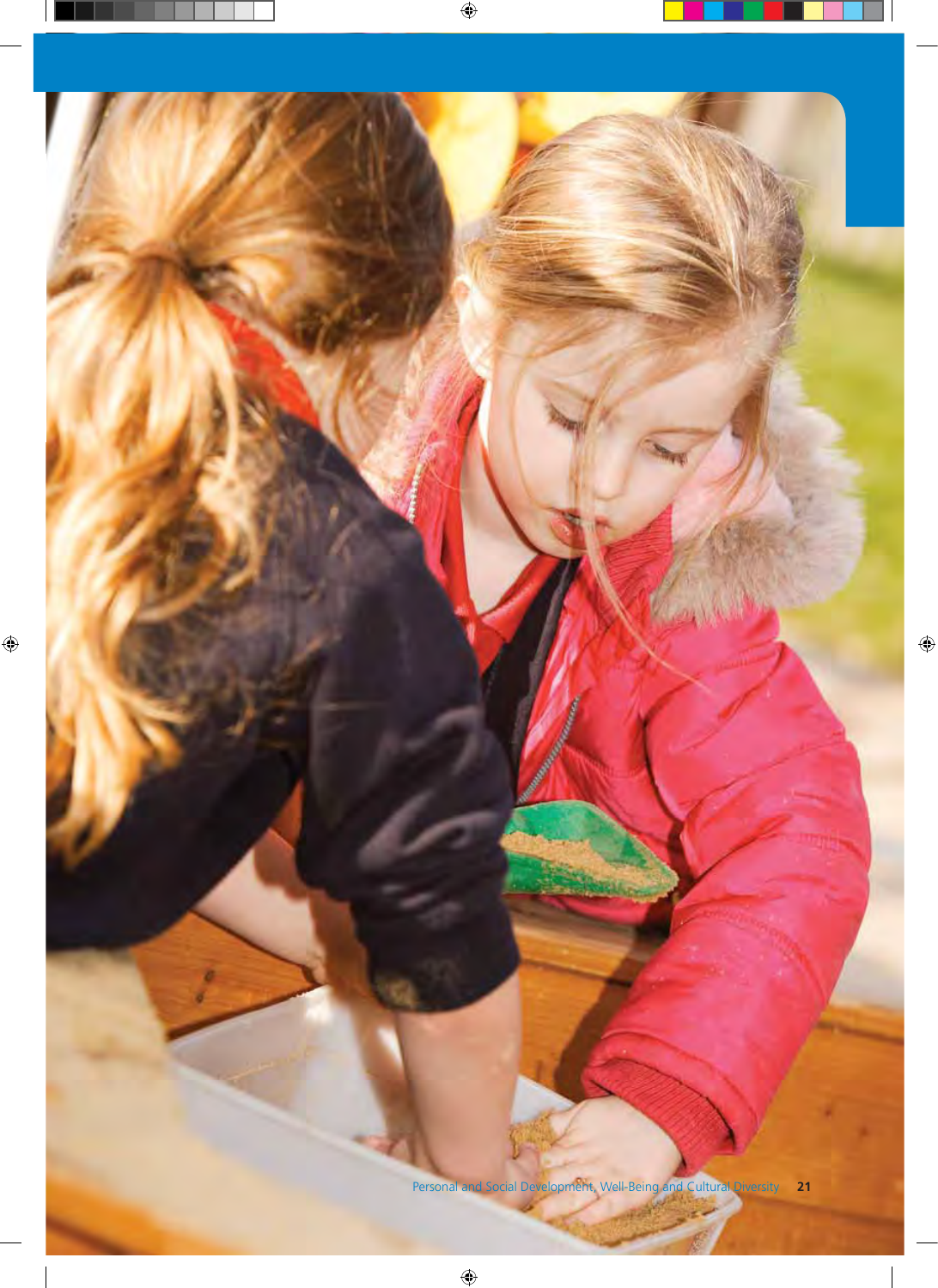**The following case study illustrates how a mixed group of Year 1 and Year 2 children became engaged in their learning.** 

### **Making a scarecrow**

The activity began with a story about a scarecrow. The children were so enthusiastic about the story that several of them immediately asked if we could make our own scarecrow. We found a shirt that had been used as a painting apron and some old trousers from lost property. We discussed what material we could use to stuff him with, took another look at the book, and decided to use autumn leaves collected from outside. We took guesses about how many bucketfuls of leaves we would need. This was an opportunity for the children to make a sensible estimate of capacity. The leaves were collected and stuffed into the clothes. There were leaves everywhere.

We then stuffed a plastic bag with leaves to form the scarecrow's head and covered this with some fabric. Eyes and a nose were stuck on and the children asked if I could sew a mouth to make a smile. We found a pole to keep the scarecrow upright and decided that a bucket of sand would serve to hold him up. Within an hour or so from finishing the story, the children had made their very own scarecrow.

As a class teacher I have found that if at all possible, it pays to try and accommodate the children's ideas. The enthusiasm which they generate from thinking through their own idea and from pursuing it is tangible within the classroom sometimes. I had planned some follow-up work on the scarecrow story, but not this. I could see the potential for going with the children's idea, rather than preventing it and putting my planning into operation.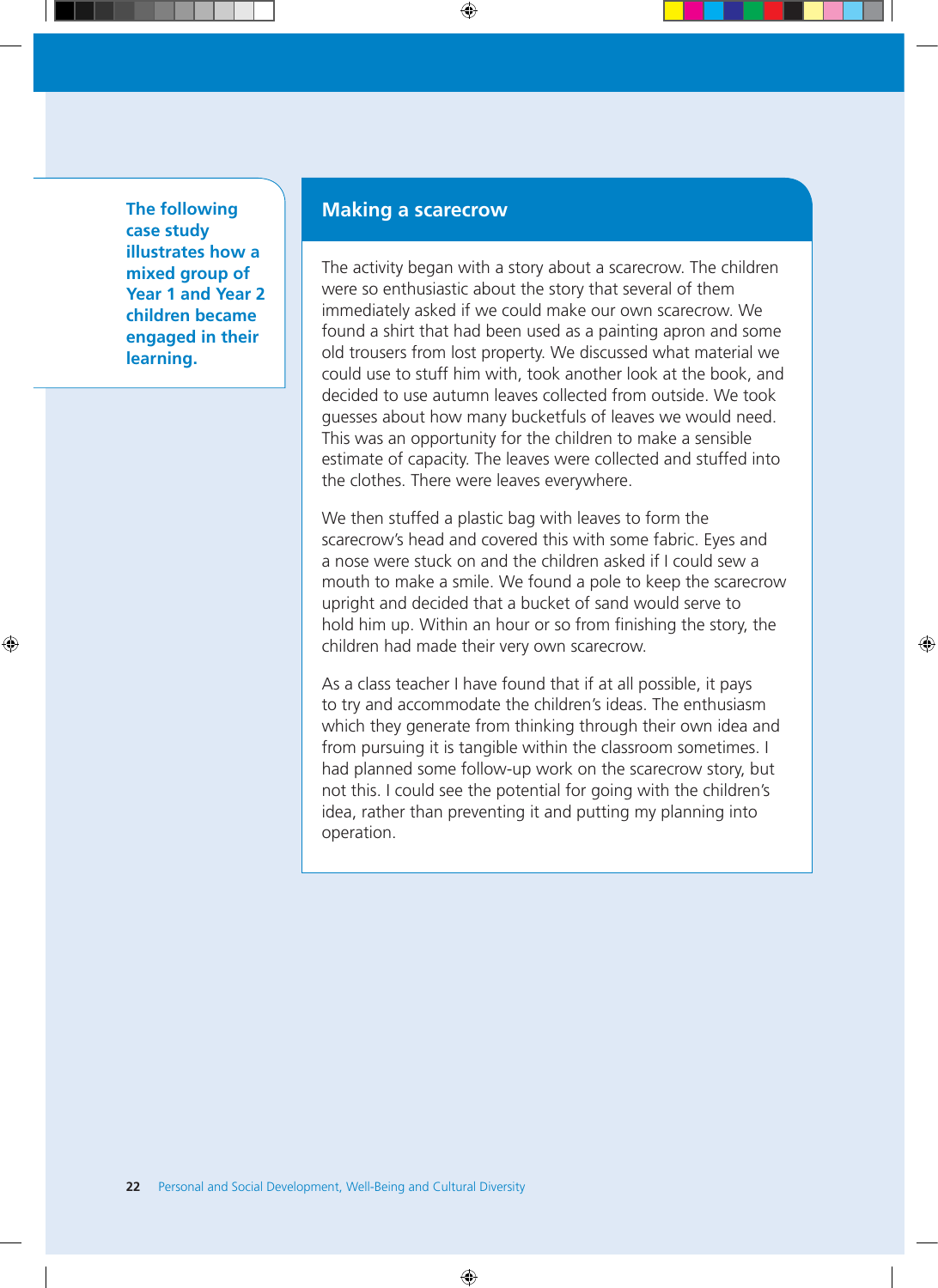Personal and Social Development, Well-Being and Cultural Diversity **23** 

U

O

dosbarth b

**AND** 

物

**AAAAA** 

蓝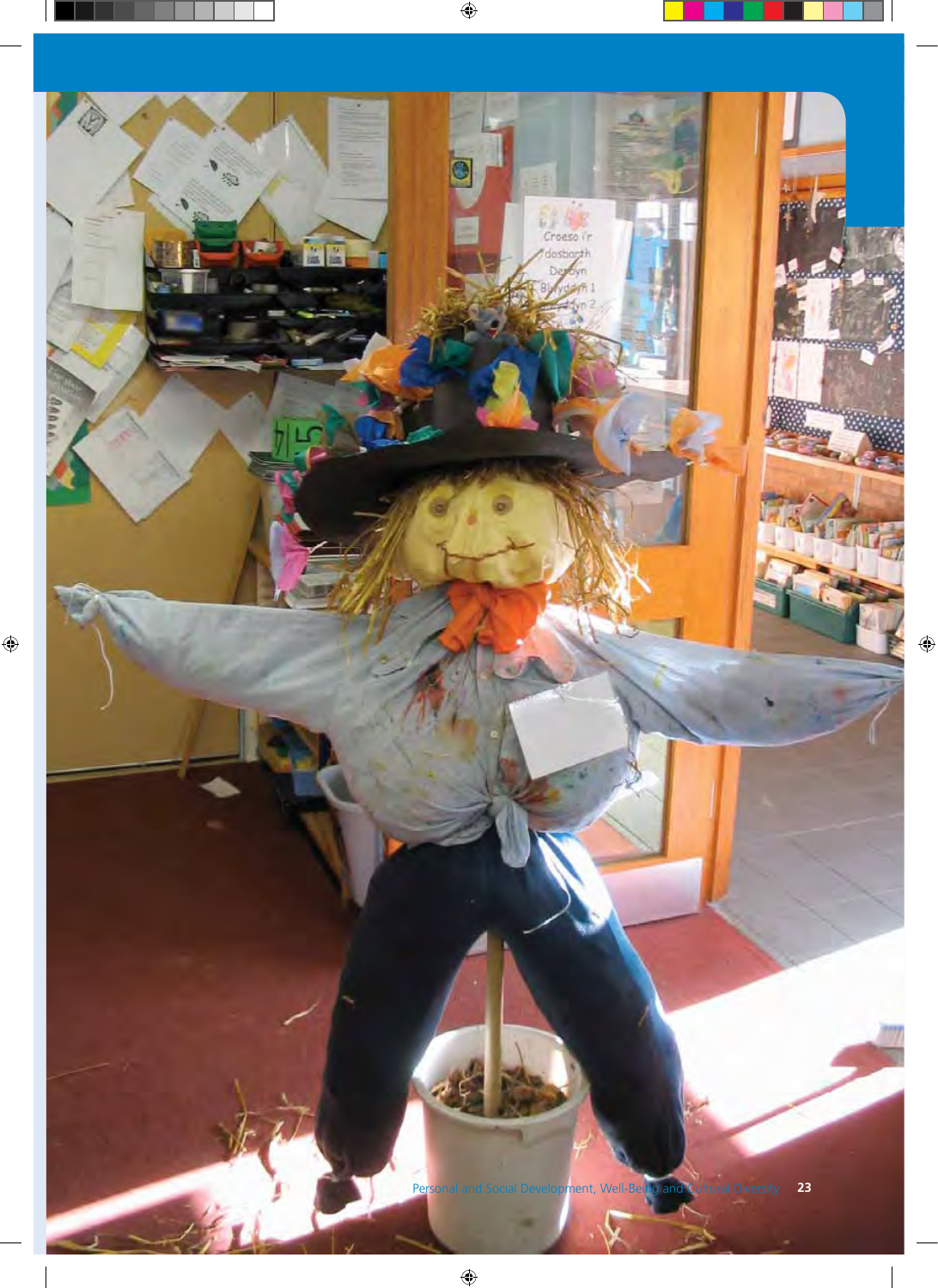## **Independence**

- Independence will be promoted through the provision of a wellorganised, stimulating learning environment, where resources are easily accessible to children.
- Children who are involved in choosing resources, being responsible for looking after them and returning them after use, will develop initiative and a sense of responsibility.
- As part of a varied and interesting curriculum, allowing children to initiate some of their own activities in negotiation with a practitioner, helps to promote a high level of involvement and positive dispositions to learning, both immediately and in the longer term.
- This enables children to pursue an interest in depth; they may wish to return to an activity on successive occasions, and provision should be made for this.
- Encouraging children to be active partners in planning their learning activities, in their capacity to undertake responsibilities and develop the skills required for independent learning, shows respect for children's rights as identified in the United Nations Convention on the Rights of the Child (1989).
- When children have completed their activities they should be encouraged to share their learning with others and evaluate what they have enjoyed, are pleased with or what they might improve in the future. This introduces an element of self-evaluation and personal target setting from an early age. Children are also encouraged to listen to others and learn that there are different ways of doing things.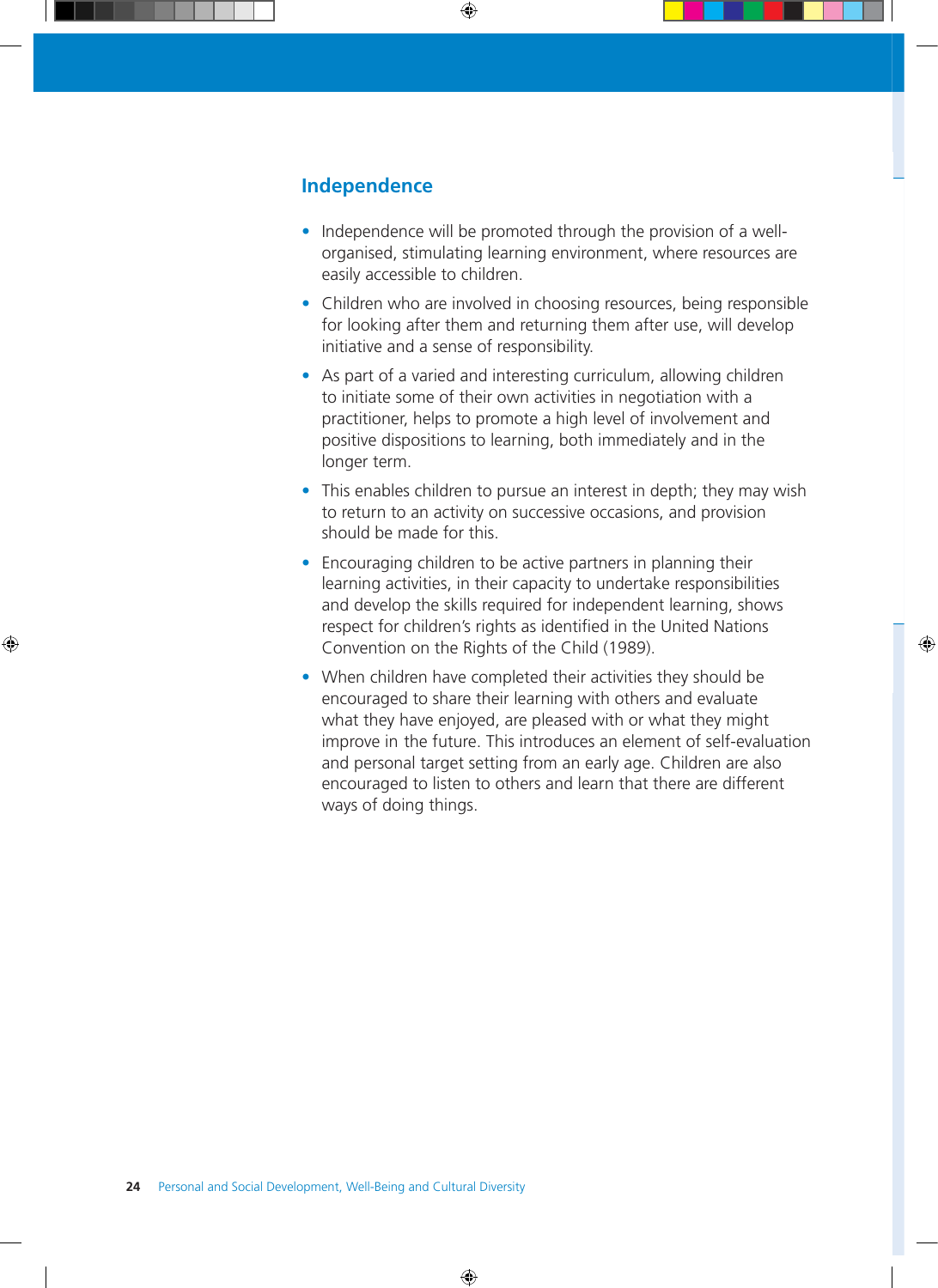**In this case study a small group of children, as part of a varied and interesting curriculum, are encouraged to initiate some of their own activities, to promote a high level of involvement and positive dispositions to learning, both immediately and in the longer term.** 

## **The sad train**

The children pursue an interest in depth and have returned to it on successive occasions.

A small group of children were playing in the construction area with the large train, trying to build a train track with a set of wooden blocks, but the train was too big to go through the only tunnel they could find in the nursery. How could the children help the train?

"We could build a tunnel. Let's use the blocks." The children worked as a team to collect the blocks they thought they would need, which included large and round blocks.

**I** doing. One little girl appeared to be detached from the group. She did not get as actively involved as the others, but took full part in the discussions and decision making, often taking on the role as the leader when they began to talk and explain what they were

"We need to build the rail first."

Now the train has a tunnel to go through: "Look at the train, he's happy now." Two of the children remained in the construction area and built another tunnel for the train to use. They worked cooperatively but without much discussion.

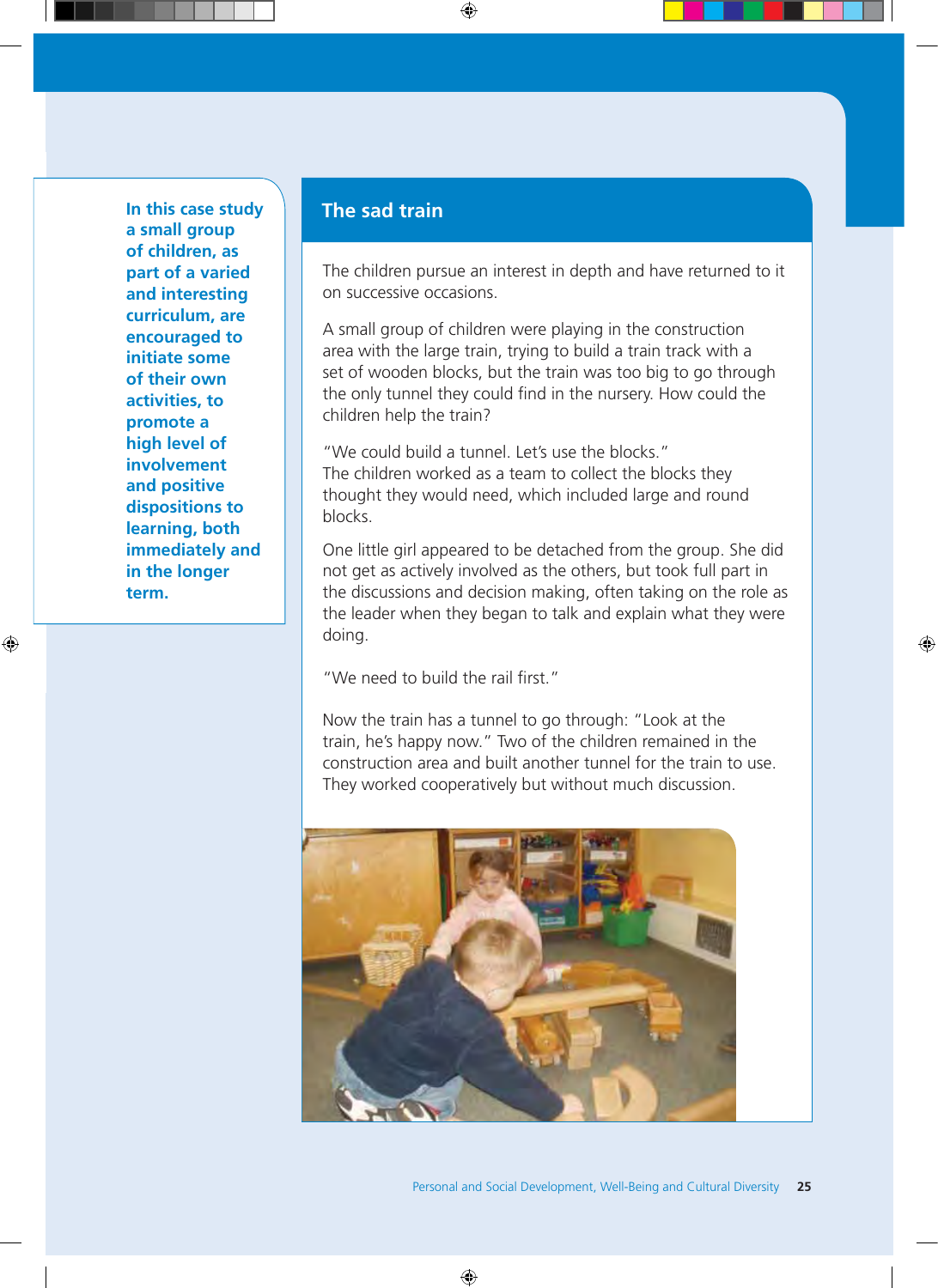## Planning

The following is a sample of how one school plans for aspects of Personal and Social Development, Well-Being and Cultural Diversity in a holistic way across the Areas of Learning.

| <b>Links with other</b><br><b>Areas of Learning</b><br>(to ensure<br>a holistic delivery)                                              | <b>Activities and resources</b>                                                                                                                                     | <b>Assessment</b>                                                                                               |
|----------------------------------------------------------------------------------------------------------------------------------------|---------------------------------------------------------------------------------------------------------------------------------------------------------------------|-----------------------------------------------------------------------------------------------------------------|
| Creative Development<br>Language, Literacy and<br><b>Communication Skills</b><br>Physical Development<br>Welsh Language<br>Development | Song – 'What's your name?'<br>'Pwy wyt ti?'<br>Post names in boxes<br>Make names in sand<br>Resources:<br>Children, puppets, names,<br>post boxes, sand, glue, card | Practitioner to note:<br>• who answers appropriately<br>and individually<br>• who recognises name<br>dexterity. |
| Mathematical<br>Development<br>Creative Development<br>Language, Literacy and<br><b>Communication Skills</b>                           | Singing of numbers 1-10<br>Number recognition 1-3<br>Resources:<br>Number line                                                                                      | Note number recognition                                                                                         |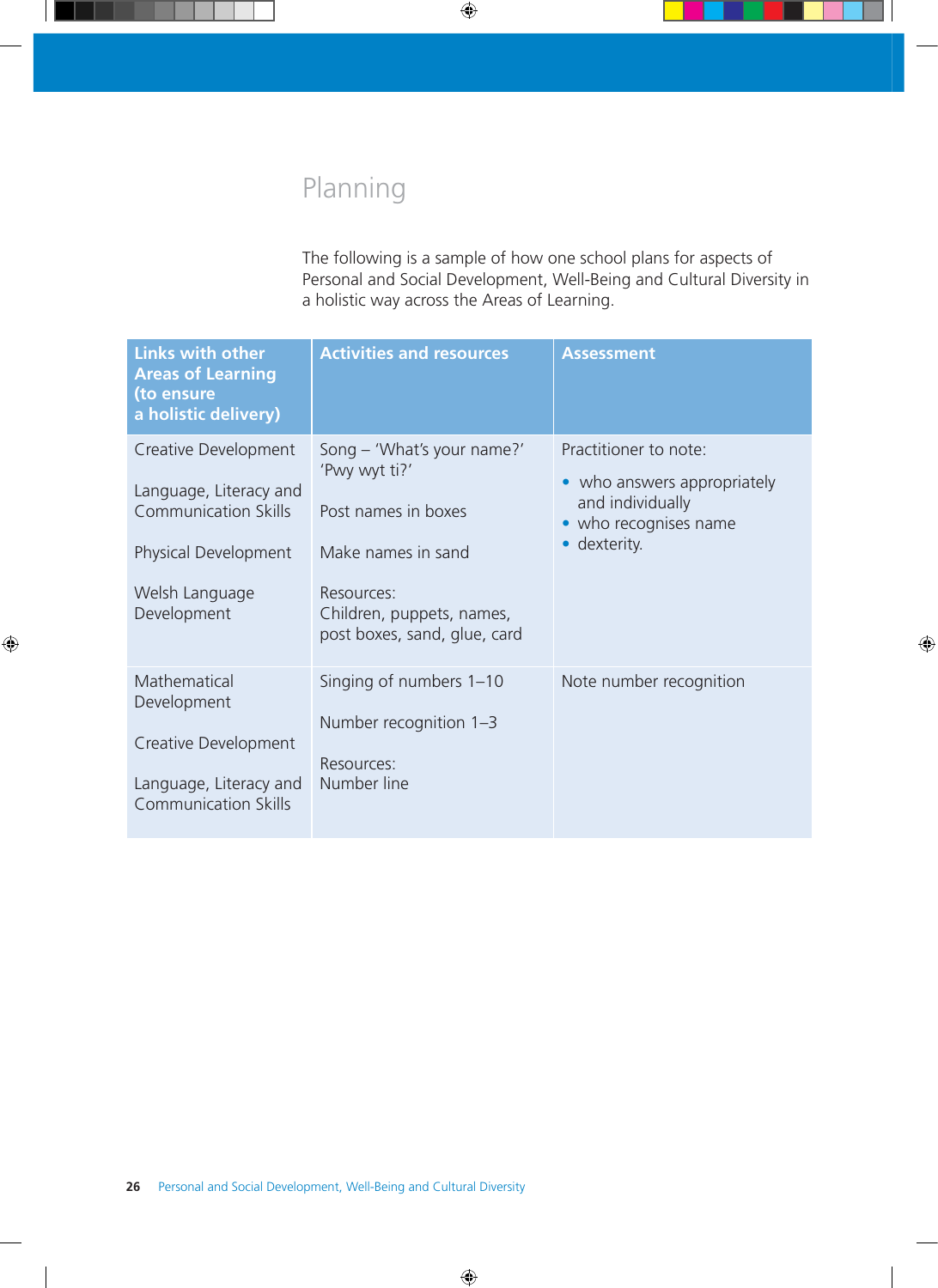The following example of two activities undertaken at different times in the term illustrates the progress that children will make in Personal and Social Development, Well-Being and Cultural Diversity.

## **Activity 1**

Children begin to gradually interact more with their peers, develop friendships and respect for rules and property.

| <b>Activities and</b><br>resources                                                                                                                                                                            | <b>Practitioner involvement</b>                                                                           | <b>Assessment</b>                                                                              |
|---------------------------------------------------------------------------------------------------------------------------------------------------------------------------------------------------------------|-----------------------------------------------------------------------------------------------------------|------------------------------------------------------------------------------------------------|
| The children will be<br>trained/shown how<br>to put on badges to<br>play in/with the farm,<br>house, shop, sand,<br>book corner, puppets,<br>computer, musical<br>instruments.<br>Resources:<br><b>Badges</b> | Practitioners will play in these<br>activities with groups of<br>children in order to ensure<br>fairness. | Is it fair?<br>Note response(s) of a limited<br>number of children involved in<br>an activity. |

## **Activity 2**

Children begin to develop their involvement in choosing resources, taking responsibility for looking after them and returning them after use, and developing initiative.

| <b>Activities and</b><br><b>resources</b>                                                         | <b>Practitioner involvement</b>                                                                                                  | <b>Assessment</b>                                                                                                     |
|---------------------------------------------------------------------------------------------------|----------------------------------------------------------------------------------------------------------------------------------|-----------------------------------------------------------------------------------------------------------------------|
| The children take<br>ownership of the<br>kitchen to keep it tidy<br>and take on a family<br>role. | A practitioner will play with<br>the children and intervene<br>where appropriate (use play<br>book to suggest<br>conversations). | Note conversational skills of the<br>children (especially their use of<br>sentences).<br>Note who can take on a role. |
| Resources:<br>Kitchen                                                                             |                                                                                                                                  |                                                                                                                       |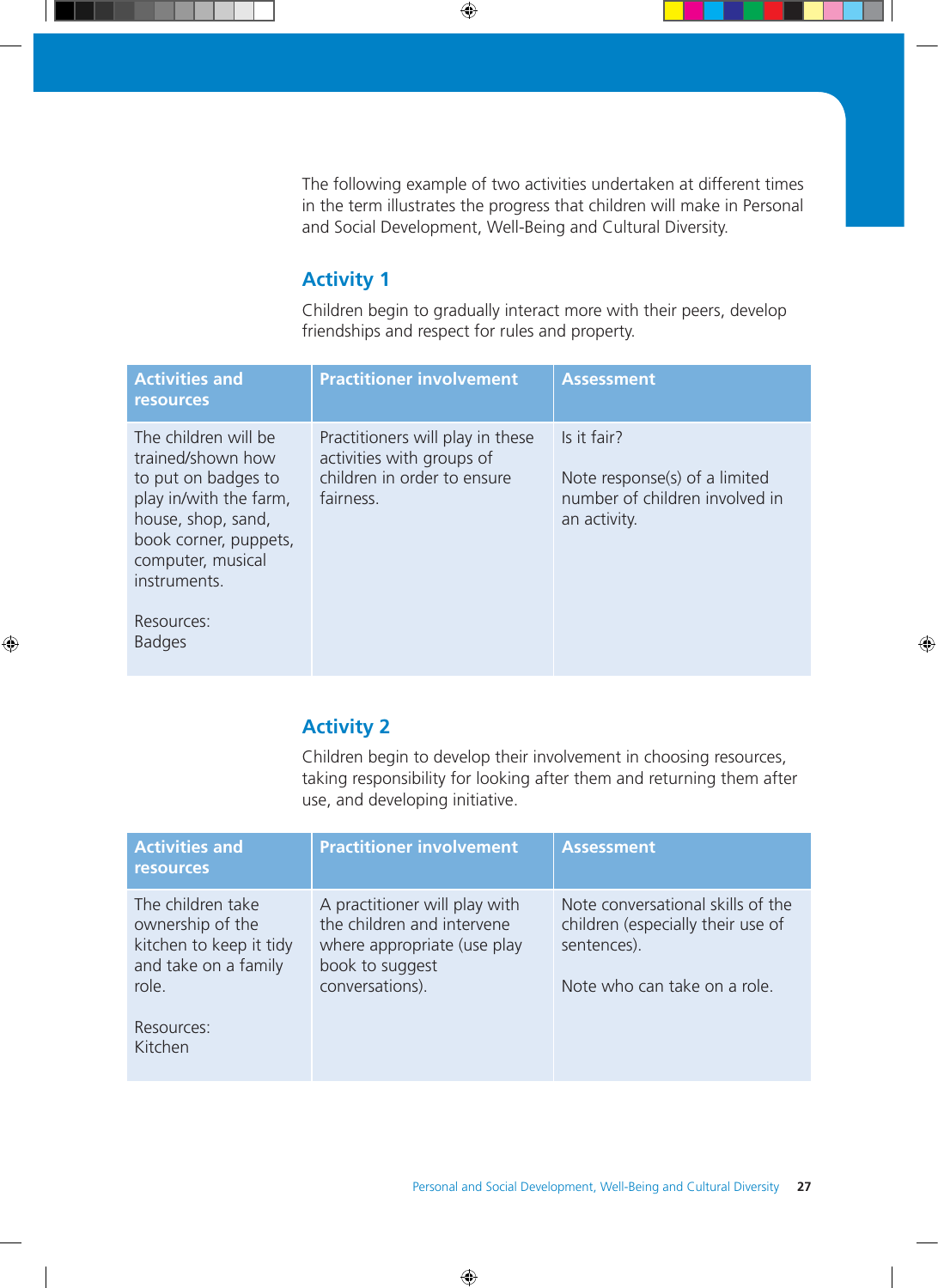## Progress in learning

Personal and Social Development, Well-Being and Cultural Diversity is at the heart of the Foundation Phase. It should be planned for across all other Areas of Learning and through practical and structured activities that will help develop children's specific skills. Children will progress through the various elements when they are developmentally ready.

### **Personal development**

Children's involvement in a wide range of activities throughout the Foundation Phase should encourage them to feel confident to explore and experiment with new learning opportunities and acquire the appropriate attitude to/disposition for learning. The development of children's self-confidence, self-esteem and their ability to respect the needs of others and to take responsibility for personal hygiene should be sensitively promoted. As they move through the Foundation Phase children should be given opportunities to:

- become independent in meeting their personal hygiene needs and be more aware of personal safety
- express and communicate different feelings and emotions (for example, happiness, excitement, affection, sadness and anger) – their own and those of others
- show curiosity and develop positive attitudes to new experiences and learning, take risks and become confident explorers of their environment (indoors and outdoors), and experiment with new learning opportunities (including ICT)
- become independent thinkers and learners, develop an awareness of what they are good at and understand how they can improve their learning and use feedback to improve their work
- concentrate for lengthening periods and value the learning, success and achievements of themselves and other people.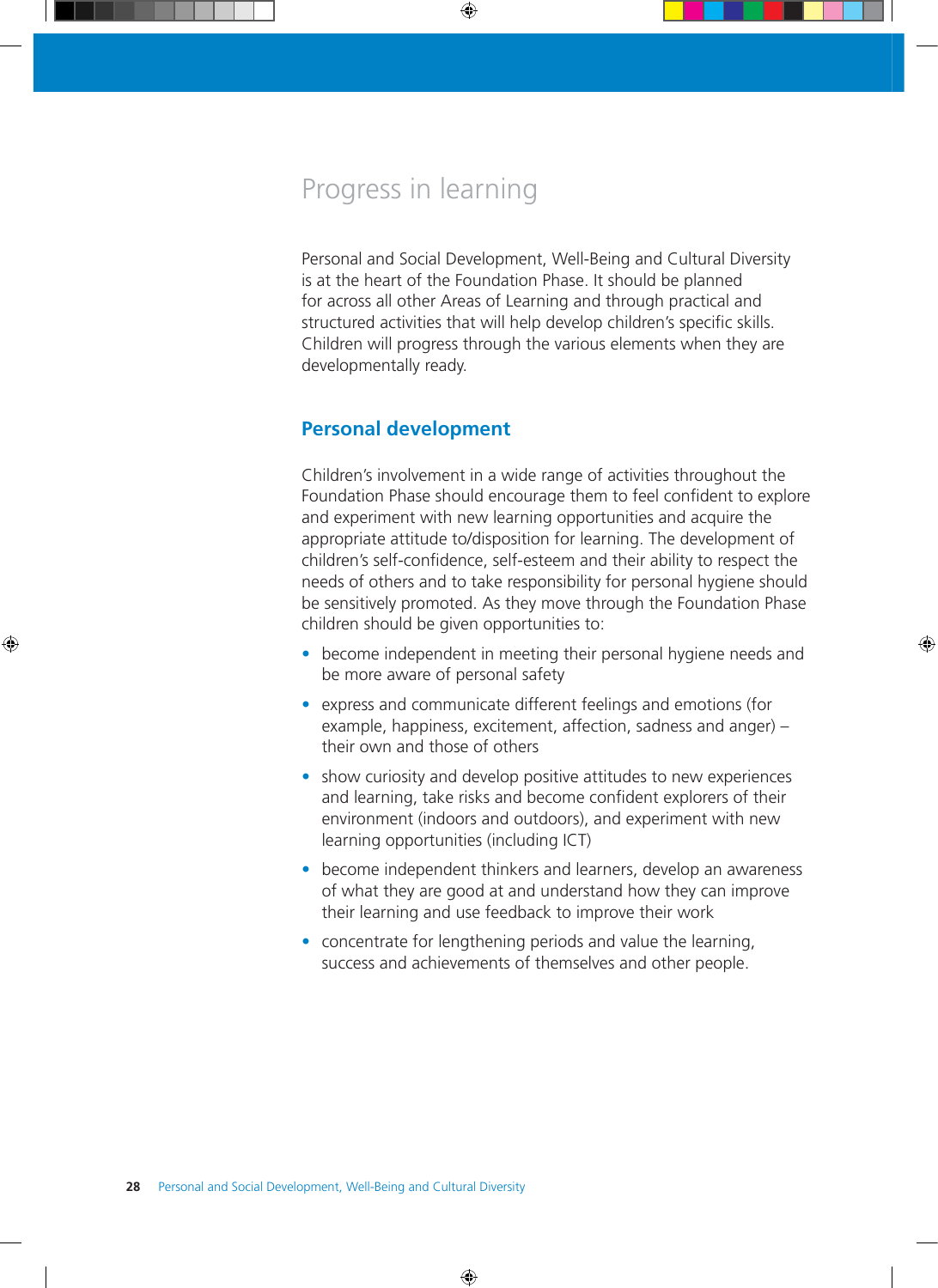### **Social development**

Children's involvement in a wide range of activities throughout the Foundation Phase should encourage them to develop the appropriate skills to communicate and develop positive relationships with others to become independent learners and members of their communities. The development of children's skills should be an integral part of the curriculum. As they move through the Foundation Phase children should be given opportunities to make progress in their ability to:

- be aware of and respect the needs of others, to take responsibility for their own actions, as well as to consider the consequences of words and actions for themselves and others
- develop an understanding of the behavioural expectations of the setting/school and understand that rules are essential in an ordered community
- develop an understanding of what is fair and unfair (and understand what they believe is right and wrong), and be willing to compromise
- form relationships and feel confident to play and work cooperatively, to value friends and families, and to show care and consideration
- develop a positive self-image and a sense of belonging
- develop positive attitudes and understanding of who they are within their family and within different communities, as well as an understanding of their own Welsh identity
- experience and begin to develop an understanding of the different routines, customs and events that are important aspects of the cultures within Wales
- develop an awareness of different cultures and the differing needs, views and beliefs of other people in their own and in other cultures
- treat (all) people from all cultural backgrounds in a respectful and tolerant manner, to develop an understanding of the diversity of roles that people play in different groups and communities, and to begin to question stereotyping.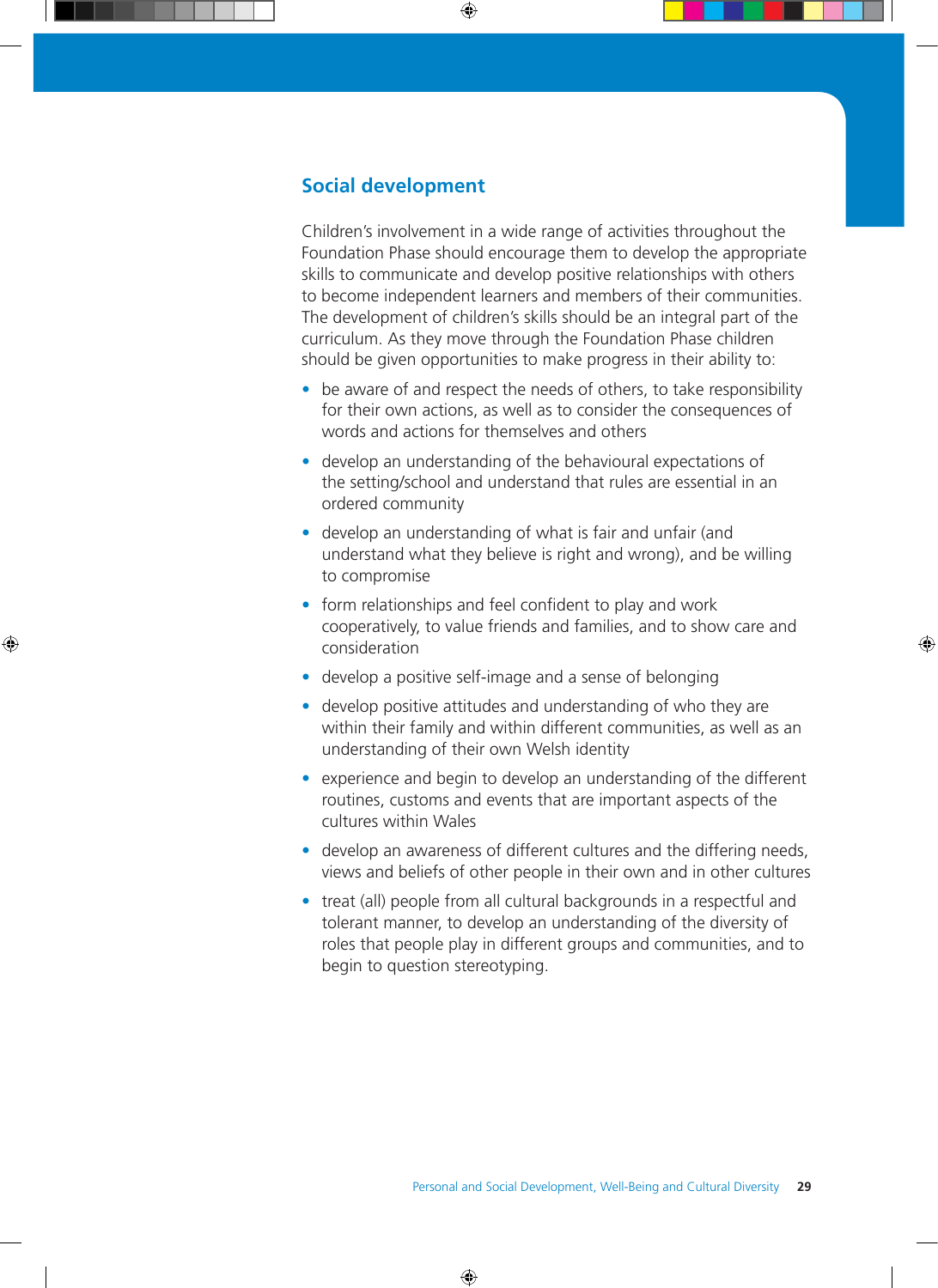### **Moral and spiritual development**

Experiences throughout the Foundation Phase should encourage children to communicate their ideas, values and beliefs about themselves, others and the world. They should understand that people have different preferences, views and beliefs, and know that each person is different but understand that all are equal in value. Children should have opportunities to consider and evaluate their own behaviour and that of others. They should be encouraged to ask and respond to difficult questions about life, and recognise the value of life. As they move through the Foundation Phase children should be given opportunities to:

- respond to ideas and questions enthusiastically, sensitively, creatively and intuitively while beginning to challenge stereotyping and racist comments and behaviour
- talk/communicate about what is good and bad, right and wrong, fair and unfair, caring and inconsiderate
- talk about/communicate and reflect on the decisions made in stories and situations, or to personally suggest alternative responses
- respond personally to simple imaginary moral situations, giving reasons for decisions made
- use stories or situations to raise questions about why some things are special; experience exciting, wonderful, inspirational, creative and/or quiet times
- express ideas and feelings creatively, explaining why they are significant
- talk about the choices available to individuals and discuss whether the choices available make a decision easier or more complex/as well as ask questions about how and why special things should be treated with respect and respond personally; they should also experience exciting, wonderful, inspirational, creative and/or quiet times and express ideas and feelings about these times creatively
- evaluate the decisions made by characters, suggesting alternative responses, and to respond personally to simple imaginary moral situations giving reasons for decisions made; ask questions about what is important in life from a personal perspective and from the perspective of others; talk about exciting, wonderful, inspirational, creative and/or quiet times experienced, explaining why they were significant.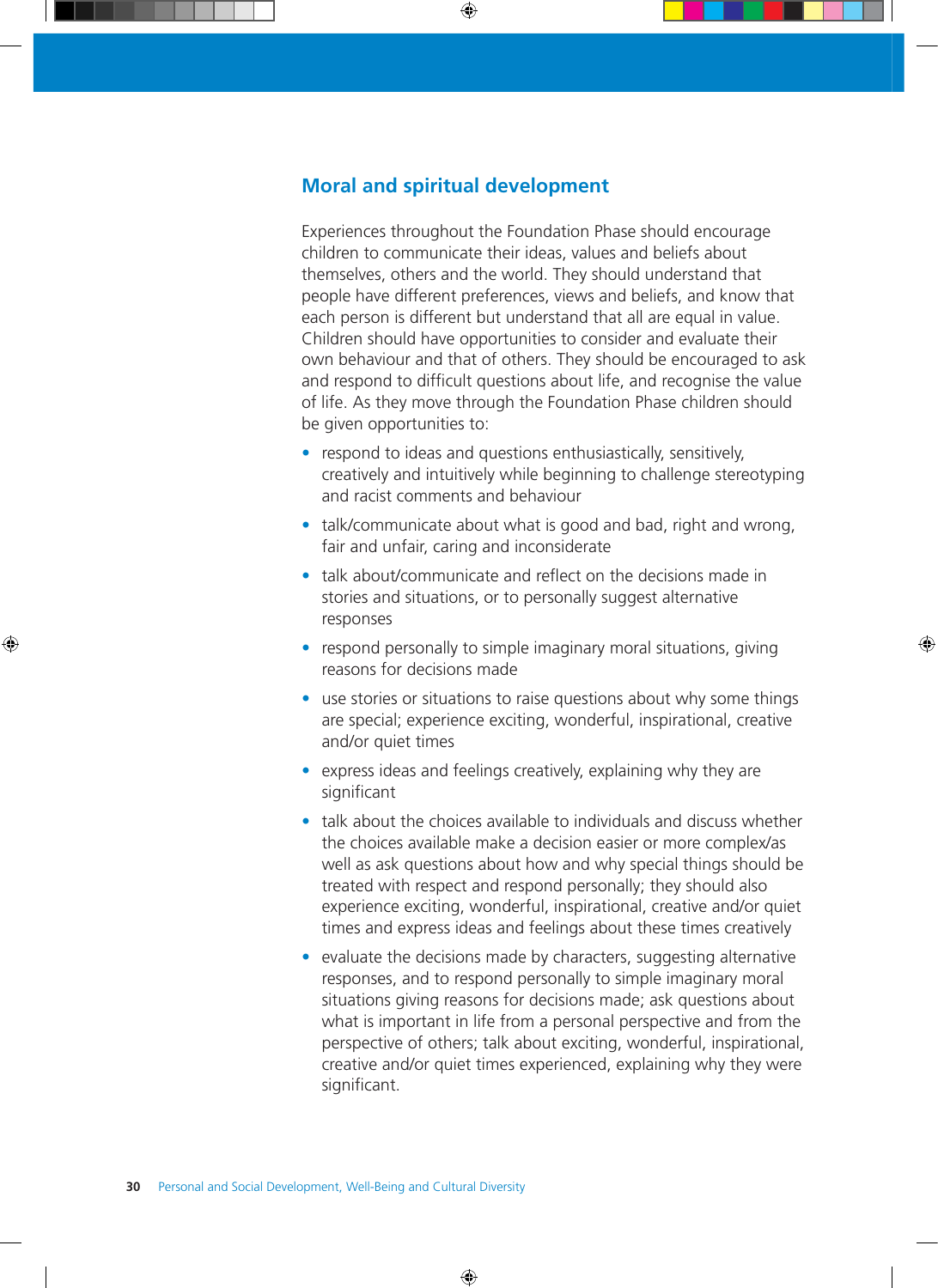### **Well-being**

Children's involvement in a wide range of activities throughout the Foundation Phase should encourage them to adopt an open and interested attitude towards their environment and learning, and to develop their confidence and self-esteem. They should feel safe and secure, and feel that they are valued. In addition they should feel that their contribution is equally respected. Children need to understand that they can contribute to their own safety, and that they have a right to say 'no' if they feel threatened/frightened/ uncomfortable with a person/situation. They should also understand that in certain circumstances it is acceptable to break the rules where their own personal safety is threatened. Children should develop an understanding of their own bodies and of how to keep them healthy and safe. As they move through the Foundation Phase children should be given opportunities to:

- value and contribute to their own well-being and to the well-being of others, and to be aware of their own feelings and develop the ability to express them in an appropriate way
- understand the relationship between feelings and actions and that other people have feelings
- demonstrate care, respect and affection for other children, adults and their environment
- develop a growing interest in the world around them and understand what their environment has to offer when playing alone and with others
- understand and recognise the changes that happen to their bodies as they exercise, and describe the changes to their breathing, heart rate, appearance and feelings
- develop an understanding that exercise and hygiene as well as the right types of food and drink are important for healthy bodies, and that to keep their bodies safe they will need to prepare for and recover from activity appropriately
- develop an understanding about the dangers in the home and outside environment, and to understand that medicines are taken to make them feel better, and that some drugs are dangerous.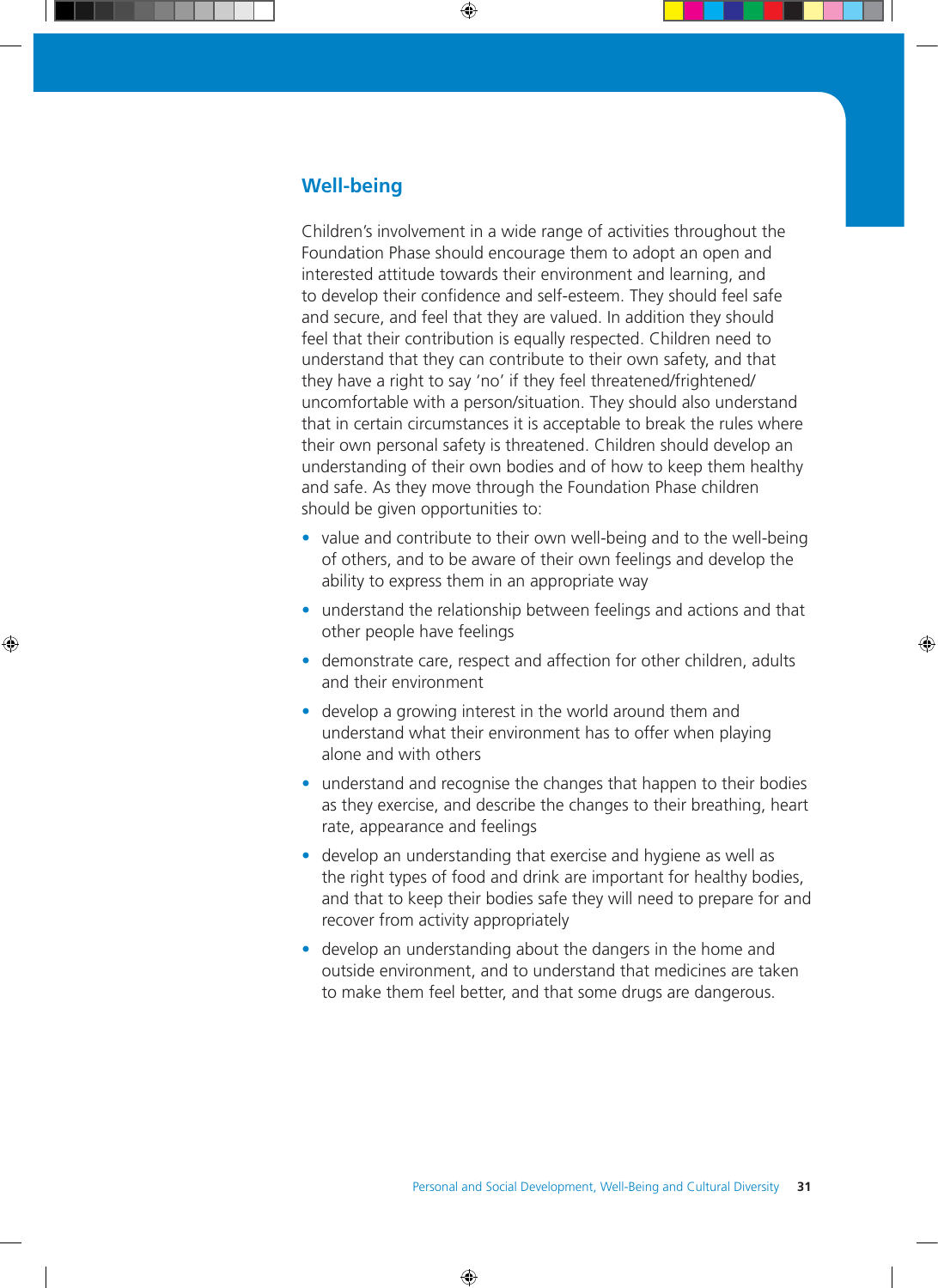## Personal and Social Development, Well-Being and Cultural Diversity across the curriculum

Effective provision for personal and social development and wellbeing needs careful planning across all Areas of Learning to ensure that children have opportunities to develop their skills as active thinkers, learners and decision makers and to interact with others – learning to help, share, cooperate, identify and solve problems. Children should also have opportunities to develop, apply and extend their knowledge and understanding of the Curriculum Cymreig, and of the different cultures, traditions and celebrations that exist in Wales today. There are many opportunities to develop skills, knowledge and understanding within the other Areas of Learning and within the different teaching areas in the setting/school, for example:

### **Language, Literacy and Communication Skills**

- communicating needs, expressing feelings and opinions through role play/dramatic activities
- through handling books from different cultures to develop children's knowledge of the different languages that exist in Wales – how they sound and look

### **Mathematical Development**

- $\bullet$  through counting in daily routines how many children have dinners through to addition/subtraction/multiplication when buying and selling fruit and vegetables from an imaginary greengrocer/ supermarket
- through exploring the importance of various numbers in the different cultures and traditions

### **Welsh Language Development**

- through starting to express/communicate feelings and emotions in Welsh through to reading and writing simple texts relating to moral issues
- experiencing through role play/small world activities/cooking the different images and tastes that are integral to the cultures within **Wales**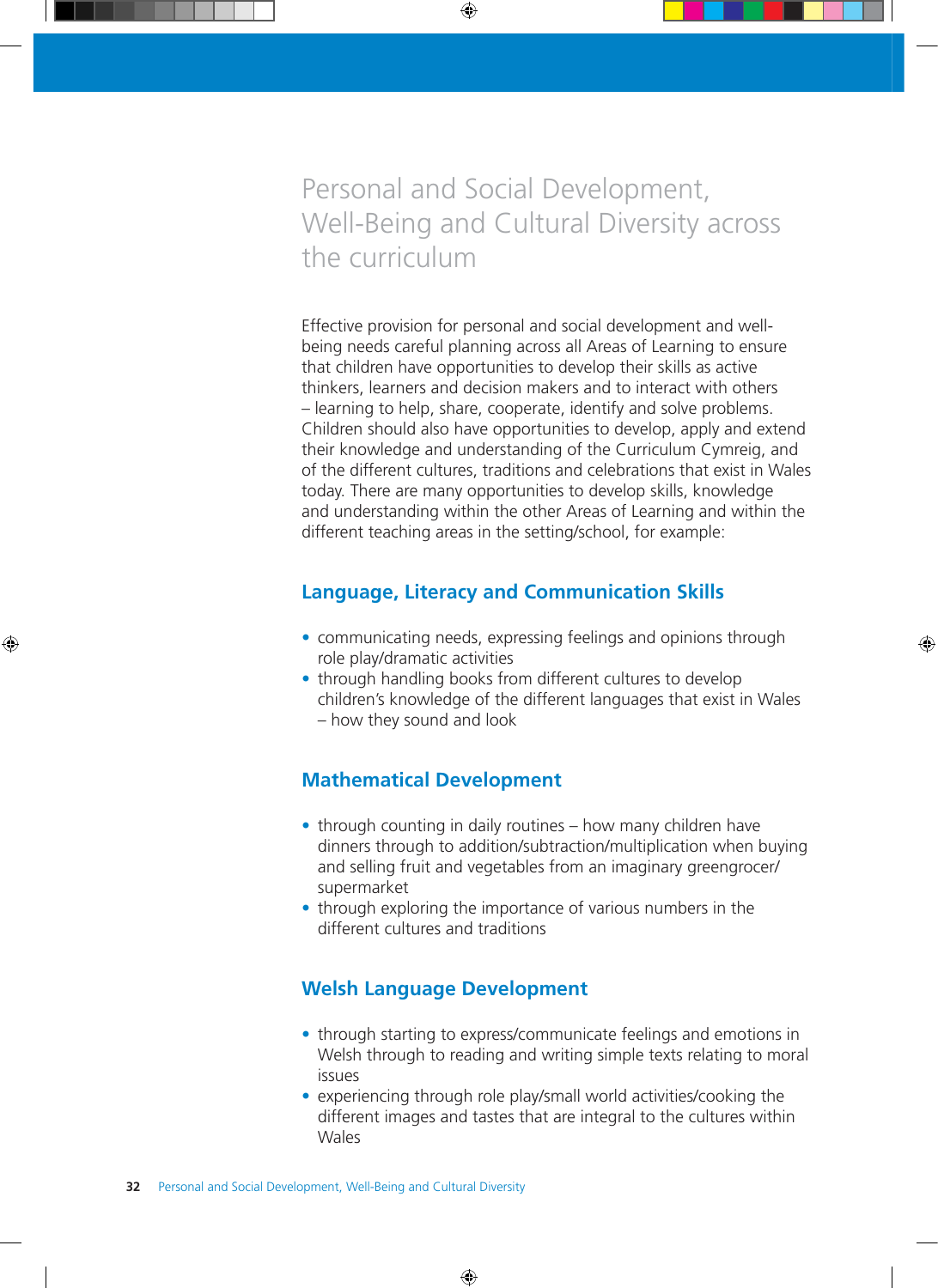## **Knowledge and Understanding of the World**

- developing an enquiring mind through structured 'exploration' activities in the outdoor learning environment, such as developing routes/plans
- exploring their local environment and wider country, and identifying culturally diverse links through experiential learning activities and using ICT

## **Physical Development**

- through the children sharing and working with others and playing traditional games from other cultures to improve their fine manipulative skills
- through moving large equipment children should become aware of safety issues to themselves and others

### **Creative Development**

- through exploring a range of sound sources indoors and outdoors children can discuss preferences and share 'emotions' from music with others
- using a variety of media and textures children can create and copy patterns used in different cultures.

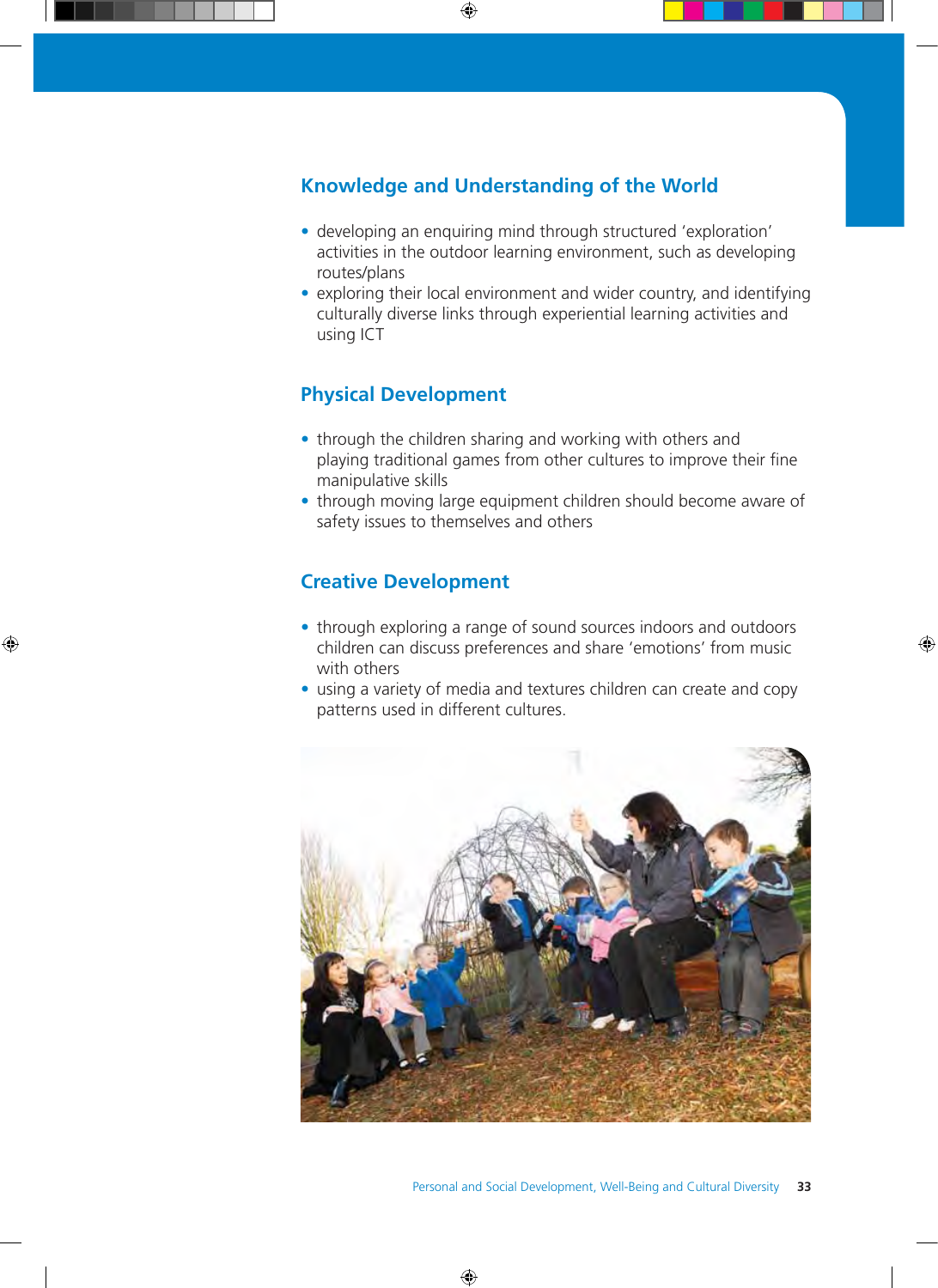## The legal and ethical context

**The Race Relations Act 1976** made it unlawful to discriminate on racial grounds, either directly, indirectly or by segregation or victimisation.

**The Race Relations (Amendment) Act 2000** extends the Race Relations Act 1976 and places a duty on public bodies to promote equality of opportunity and good relations between people of different racial groups.

**The Education Reform Act (1988)** introduced the national curriculum 5–16, the obligation to provide religious education that is broadly Christian, and promote the spiritual, moral, cultural, mental and physical development of children. Commitment to equal opportunities for all and preparation for life in a multicultural society are major cross-curricular dimensions of the school curriculum.

**The Children Act 1989** is a major piece of legislation relating to children. One of its key principles is that child care provision must take into account the religious, racial, cultural and linguistic needs of the child.

**The Care Standards Act 2000** extends the Children Act and introduces standards for full day care, sessional day care, crèches, childminders, out-of-school care and open-access play. One Standard requires the registered person and staff to actively promote equality of opportunity and anti-discriminatory practice for all children.

**United Nations Convention on the Rights of the Child (1989)**  This has no legal standing but is an internationally recognised code of ethics that has been ratified by countries throughout the world. It contains 54 articles, many of which relate to anti-discriminatory practice.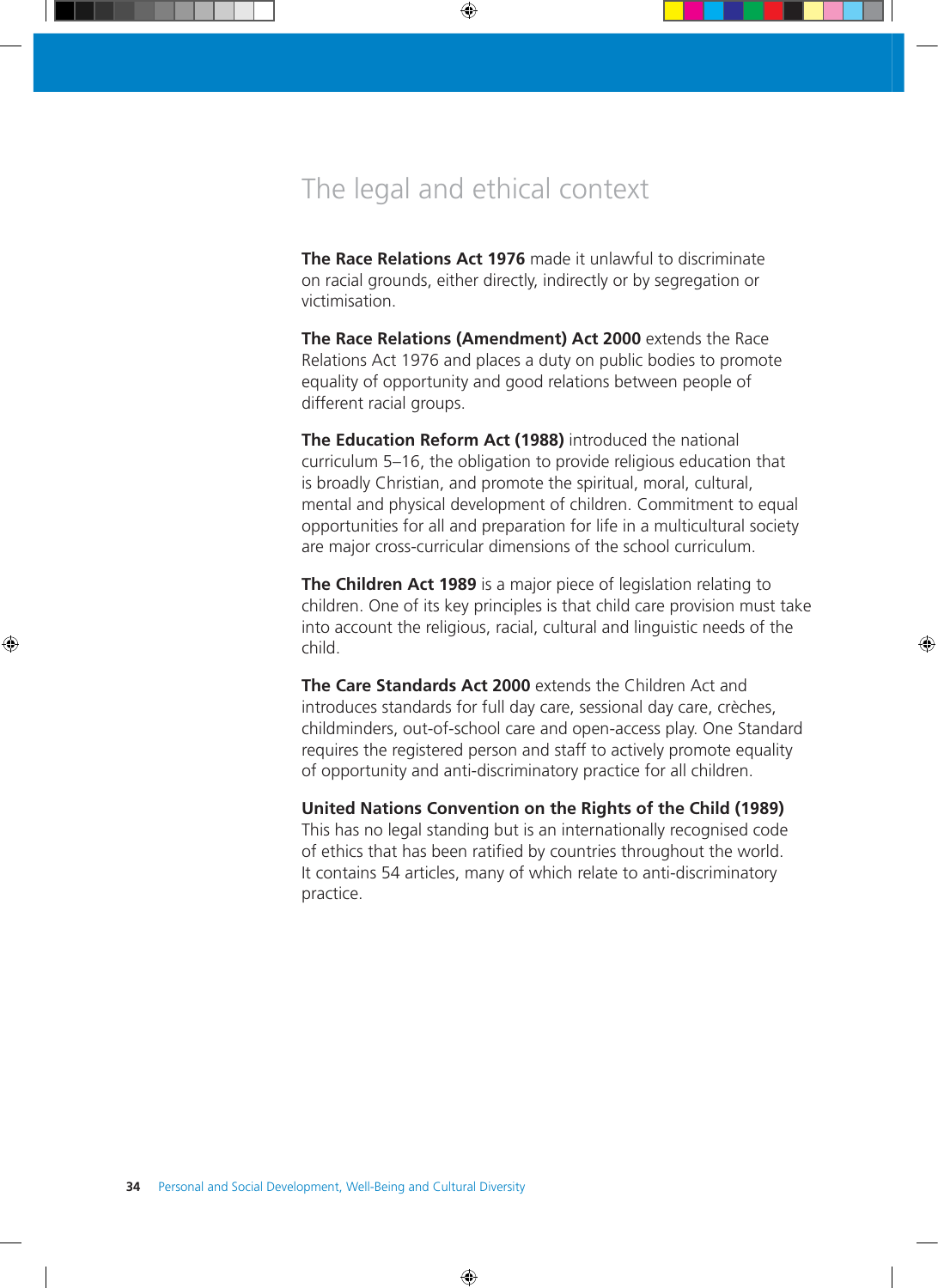## Useful information and contacts

*A Process-Oriented Child Monitoring System* (research started 1976) by F Laevers (*Experiential Education* series, Centre for Experiential Education, Belgium). This is a programme for observing and assessing children's well-being and their involvement. The English learning tools section of it, and other related materials, can be accessed by visiting www.cego.be

*Anti-discriminatory Practice* by R Millam (Continuum International Publishing Group Ltd) ISBN: 9780826454768

*A sure start for an uncertain future* by G Claxton. Invited keynote address to the British Association for Early Childhood Education Conference, June 1999.

*Contemporary Issues in the Early Years* edited by G Pugh and B Duffy (Paul Chapman Publishing Ltd, 2006) ISBN: 9781412921077

*Developing the Curriculum Cymreig* (ACCAC, 2003) ISBN: 1861125240

*Effective Early Learning – Case Studies in Improvement* by C Pascal and T Bertram (Paul Chapman Publishing Ltd, 1997) ISBN: 9780761972938

*Equal opportunities and diversity in the school curriculum in Wales*  (ACCAC, 2001) ISBN: 1861123949

*Experiencing Reggio Emilia* edited by L Abbott and C Nutbrown (Open University Press, 2007) ISBN: 9780335207039

*Global Citizenship Handbook* (OXFAM, 2002)

National Assembly for Wales *Race Equality Scheme* 2005–2008

*Personal and Social Education Framework: Key Stages 1 to 4 in Wales*  (ACCAC, 2000) ISBN: 1861122225

*Personal and Social Education: Supplementary Guidance*  (ACCAC, 2000) ISBN: 186112242X

*Personal, Social and Emotional Development of Children in the Early Years Foundation Stage* by H Mortimer (A QEd Publication) ISBN: 1898873178

*Start Right: The Importance of Early Learning* by C Ball (Royal Society for the Encouragement of Arts, Manufactures and Commerce, 1994) ISBN: 9780901469151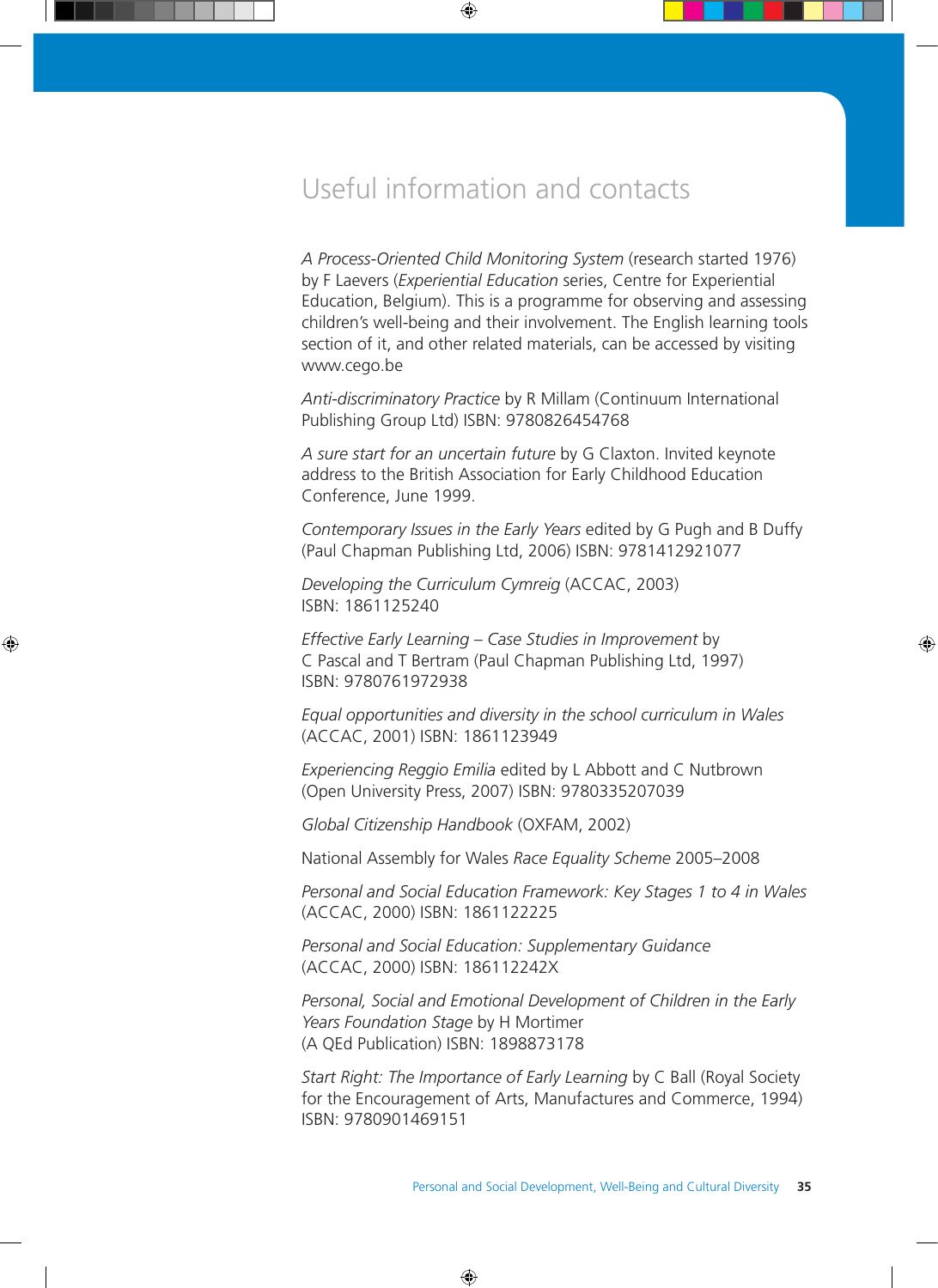*Supporting Early Learning* by V Hurst and J Joseph (Open University Press, 1998) ISBN: 9780335199501

*Supporting Identity, Diversity and Language in the Early Years* by I Siraj-Blatchford and P Clarke (Open University Press, 2000) ISBN: 9780335204342

*The Early Years: Laying the Foundations for Racial Equality* by I Siraj-Blatchford (Trentham Books Ltd, 1993) ISBN: 9780948080647

*Unlearning Discrimination in the Early Years* by B Brown (Trentham Books, 1998) ISBN: 9781858561226

*Young Children's Personal, Social and Emotional Development*  by M Dowling (SAGE Publications, 2005) ISBN: 9781412906913

It is crucial that prior to using any website with children that the practitioner visit the website in advance. This should be done to check that the information/material intended for use:

- supports the learning of the children
- is relevant to the work being explored
- is appropriate for the children.

Commission for Racial Equality: CRE Wales, Floor 3, Capital Tower, Greyfriars Road, Cardiff CF10 3AG Tel: 029 20 66 3710 www.cre.gov.uk

Multifaith, multicultural and citizenship resources are available from The Festival Shop Ltd, 56 Poplar Road, Kingsheath, Birmingham B14 7AG Tel: 0121 444 0444 www.festivalshop.co.uk

UNICEF www.unicef.org.uk

Welsh Centre for International Affairs: Temple of Peace, Cathays Park, Cardiff CF10 3AP Tel: 029 2022 8549 www.wcia.org.uk

*Early Childhood Research & Practice* (ECRP) is an electronic journal covering topics related to the development, care, and education of children from birth to age 8. www.ecrp.uiuc.edu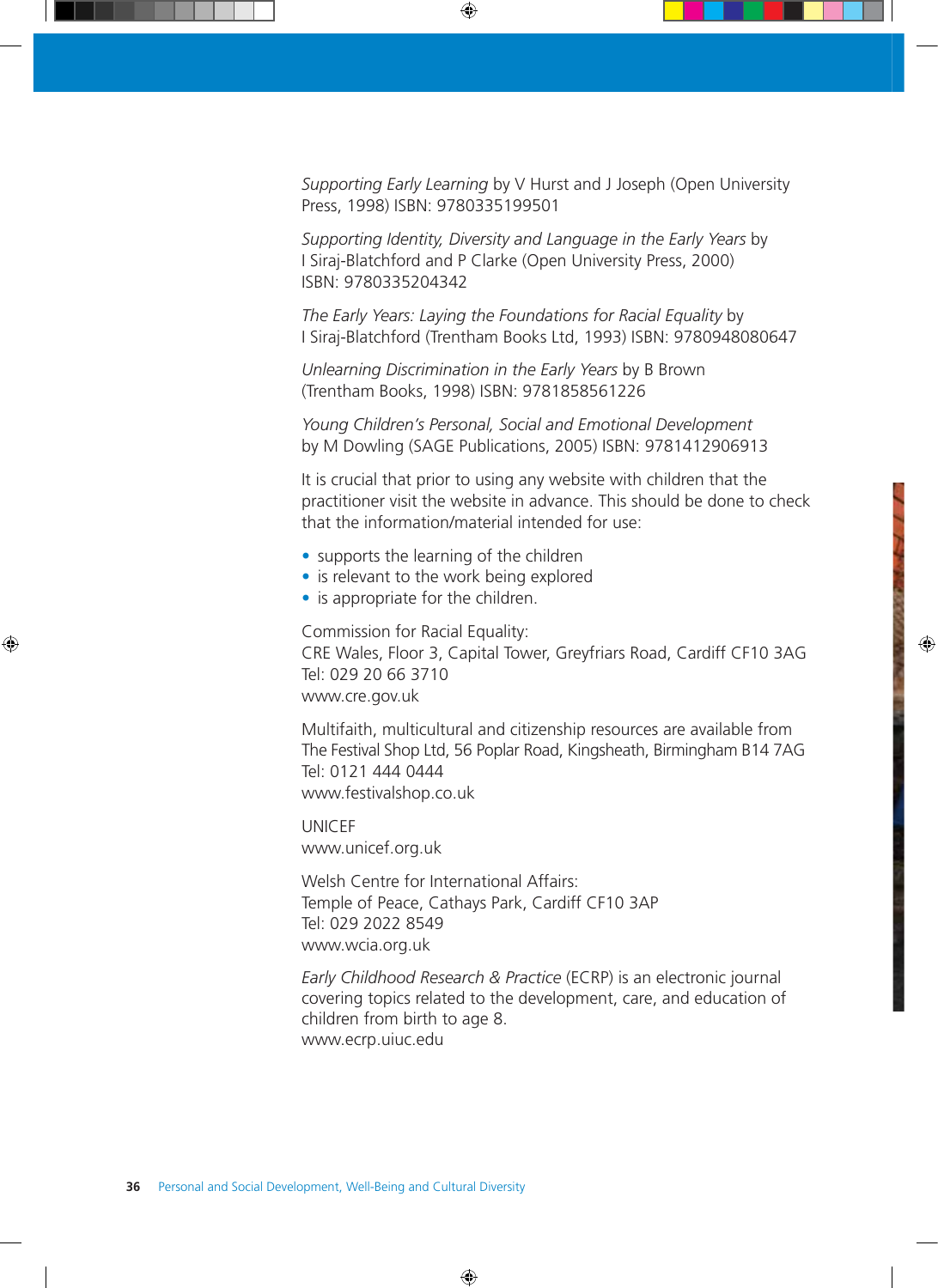*The Incredible Years* are research-based, proven effective programs for tackling behaviour problems and increasing social competence at home and at school.

www.incredibleyears.com

Learning through Landscapes helps settings/schools and early years settings make the most of their outdoor spaces for play and learning. www.ltl.org.uk

Persona Dolls are a resource that provide an effective and enjoyable way to raise equality issues and counter stereotypical and discriminatory thinking with students, early years practitioners and young children.

www.persona-doll-training.org

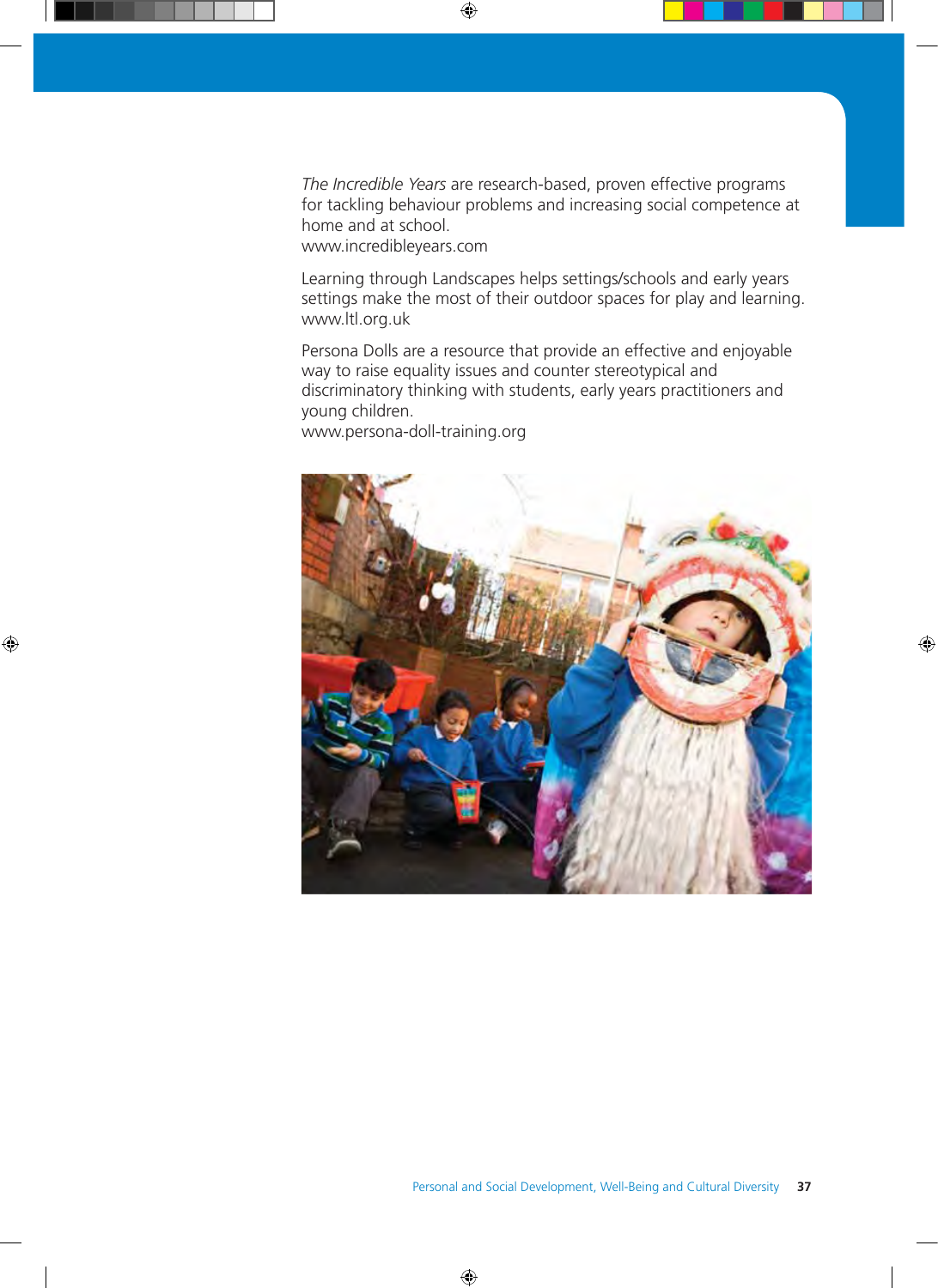## Foundation Phase glossary

#### **Active learning**

This term relates to children being active and involved in their learning. Children learn best through first-hand experiences. It is crucial that children have active experiences indoors and outdoors that build up the skills, knowledge and understanding that will support their future learning.

The purpose of play/active learning is that it motivates, stimulates and supports children in their development of skills, concepts, language acquisition/communication skills and concentration. It also provides opportunities for children to develop positive attitudes and to demonstrate awareness/use of recent learning, skills and competencies, and to consolidate learning.

#### **Assessment profile**

The assessment profile provides guidance on key child developmental stages and skills that children develop and acquire from approximately 18 months through to 84 months.

#### **Child initiated/centred**

The Foundation Phase curriculum should focus more on children's interests, development and learning rather than the curriculum and pre-determined outcomes. It is important to note that the planned curriculum has to have structure and clear learning objectives but enough flexibility to enable the children to follow their interests and their needs.

Careful observations of the planned curriculum and how children respond to it should provide evidence of whether the children are focused on their learning and not playing aimlessly. An understanding of child development is crucial to ensure that the children are extended in their learning.

#### **Cognitive development**

Cognitive development is the development of the mind. It focuses on children's thinking and understanding, imagination and creativity (including problem solving/reasoning/concentration and memory).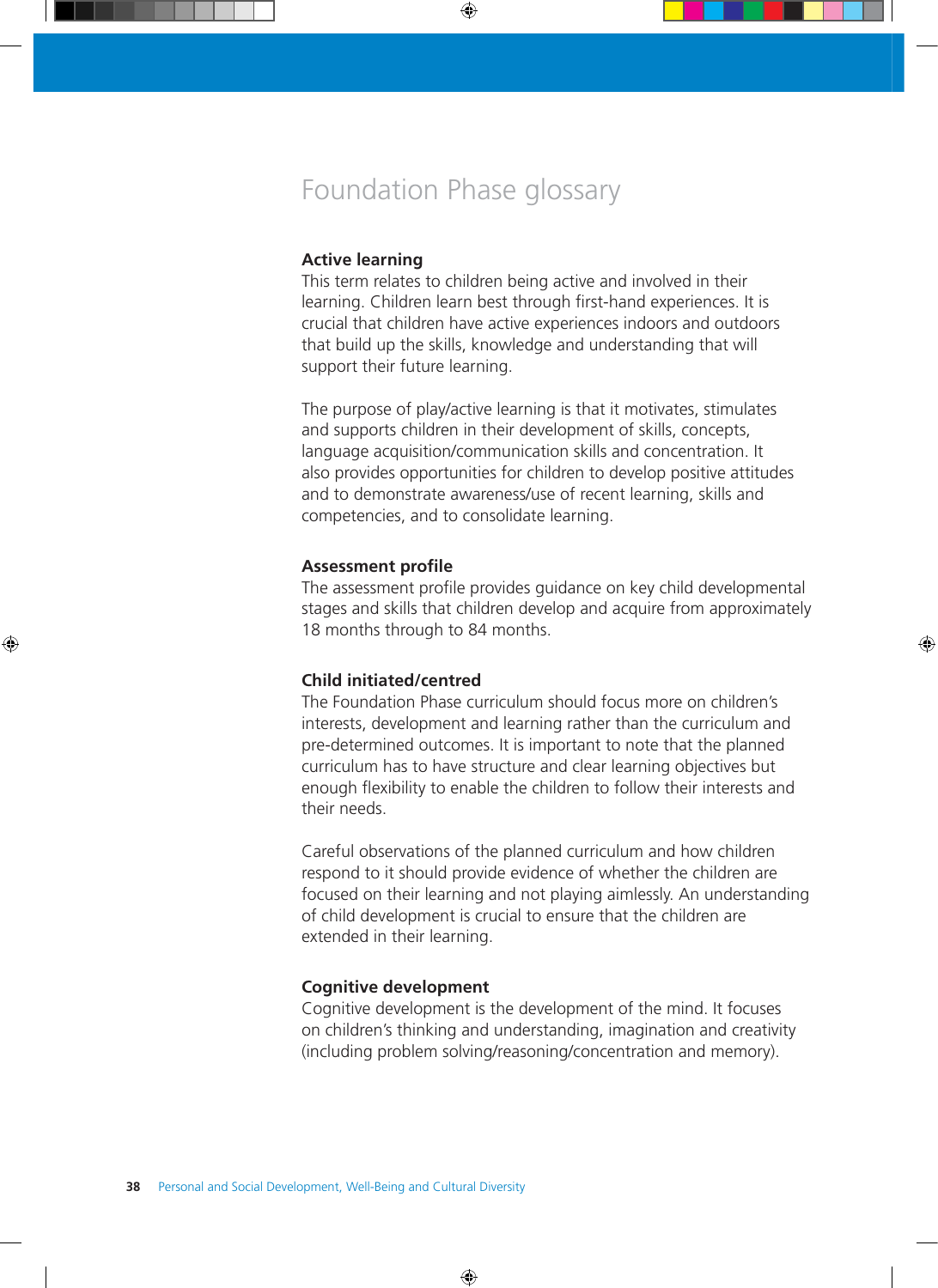#### **Communication/language development**

Language is made up of different forms and skills which include speaking and listening, reading, writing, thinking and observation. The tone of a voice is a powerful form of communicating meaning. Some children may use alternate systems to the voice such as signing.

Non-verbal communication also takes on different forms such as facial expressions (smiling), gestures/body movements (shoulders slouching and eye contact).

#### **Cooperative/group play**

Children start to play together, they share their play. Children become more sociable, take on roles in the play and take account of the roles of other children. They begin to be aware of the needs and wishes of their peers, so that gradually the play becomes more complex. Rules are sometime devised and some cooperative play will be revisited over several days.

#### **Cultural diversity**

The Foundation Phase supports the cultural identity of all children, celebrates different cultures and helps children recognise and gain positive awareness of their own and other cultures. Positive attitudes should be developed to enable children to become increasingly aware of and appreciative of the value of the diversity of cultures and languages that exist in Wales.

#### **Curriculum**

Seven Areas of Learning have been identified to describe an appropriate curriculum for 3 to 7-year-olds that supports the development of children and their skills. They complement each other and work together to provide a curriculum that is holistic. Each Area of Learning includes the statutory education content (skills and range) that needs to be followed.

#### **Curriculum Cymreig**

The Foundation Phase contributes to the Curriculum Cymreig by developing children's understanding of the cultural identity unique to Wales across all Areas of Learning through an integrated approach. Children should appreciate the different languages, images, objects, sounds and tastes that are integral to Wales today, and gain a sense of belonging to Wales, and understand the Welsh heritage, literature and arts as well as the language.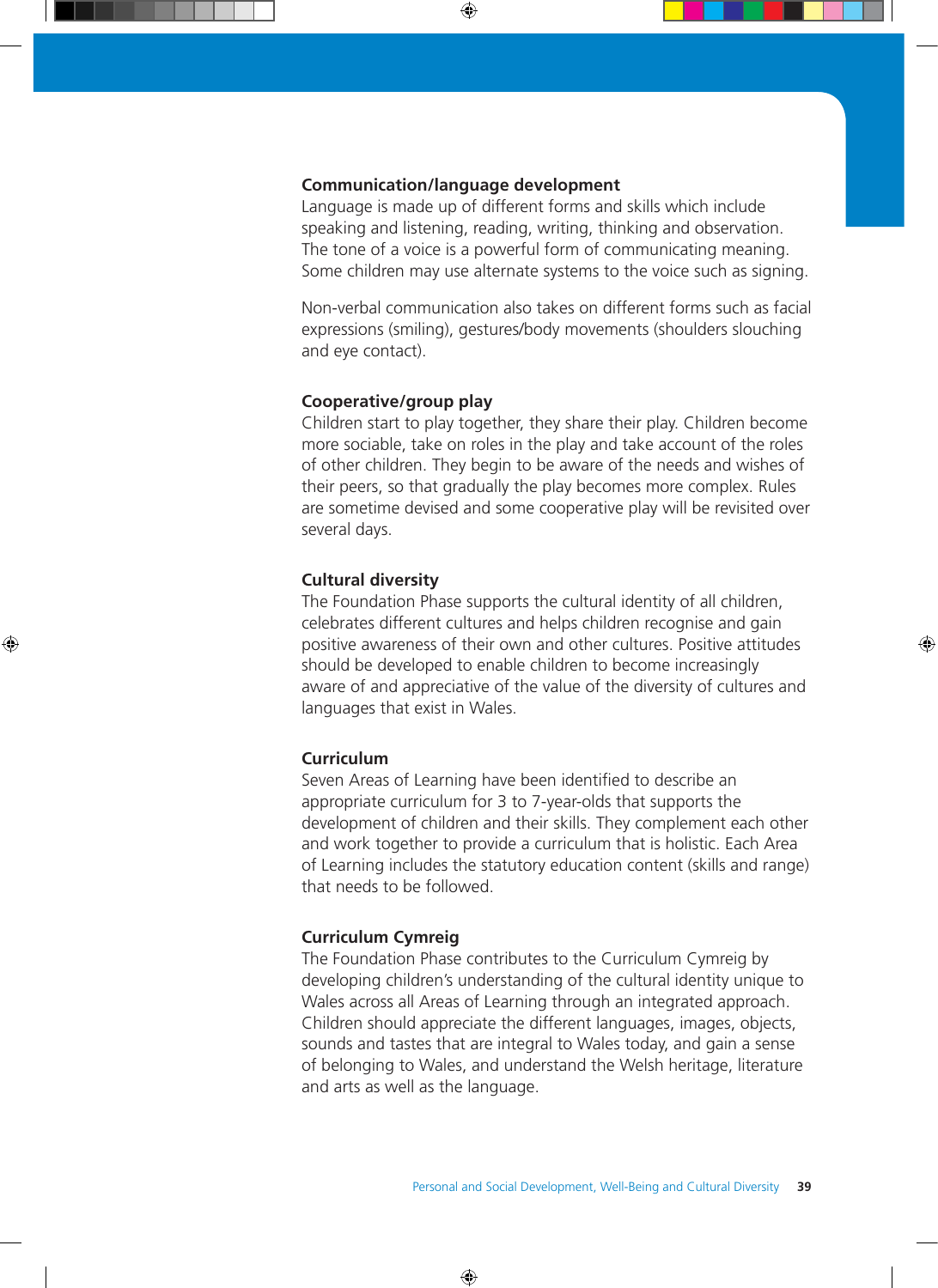#### **Differentiation**

The curriculum should be flexible to match children's abilities, skills and developmental needs.

#### **Emotional well-being**

Emotional development focuses on the development of children's self-esteem, their feelings and their awareness of the feelings of others.

#### **Fine manipulative skills**

The development of children's fine manipulation/motor skills begins within the centre of their bodies and moves out. Through appropriate development, children will eventually be able to undertake fine and intricate movements. Fine manipulation skills include using finger movements and hand–eye coordination.

#### **Gross motor skills**

The development of gross motor skills starts with the young baby controlling head movements and then, moving down the body, controlling other parts of the body. Gross motor development includes using whole body movements, coordination and balance.

#### **Holistic curriculum**

The holistic curriculum is one where Areas of Learning are interlinked and learning and teaching support many aspects of the children's development rather than focusing on one specific stage or need. The curriculum is viewed and delivered as a whole.

#### **Imagination**

Imagination is having the skills and ability to form images, ideas and concepts that either exist but are not present, or that do not exist at all.

#### **Independence**

Independence refers to having the ability and skill to be less dependent on others. Skills of managing and coping should be progressively developed throughout the Foundation Phase.

#### **Learning styles**

There are different learning styles or preferred ways of interacting. The learning styles are: visual, auditory and kinaesthetic. When learning styles are taken into account learning can be enhanced.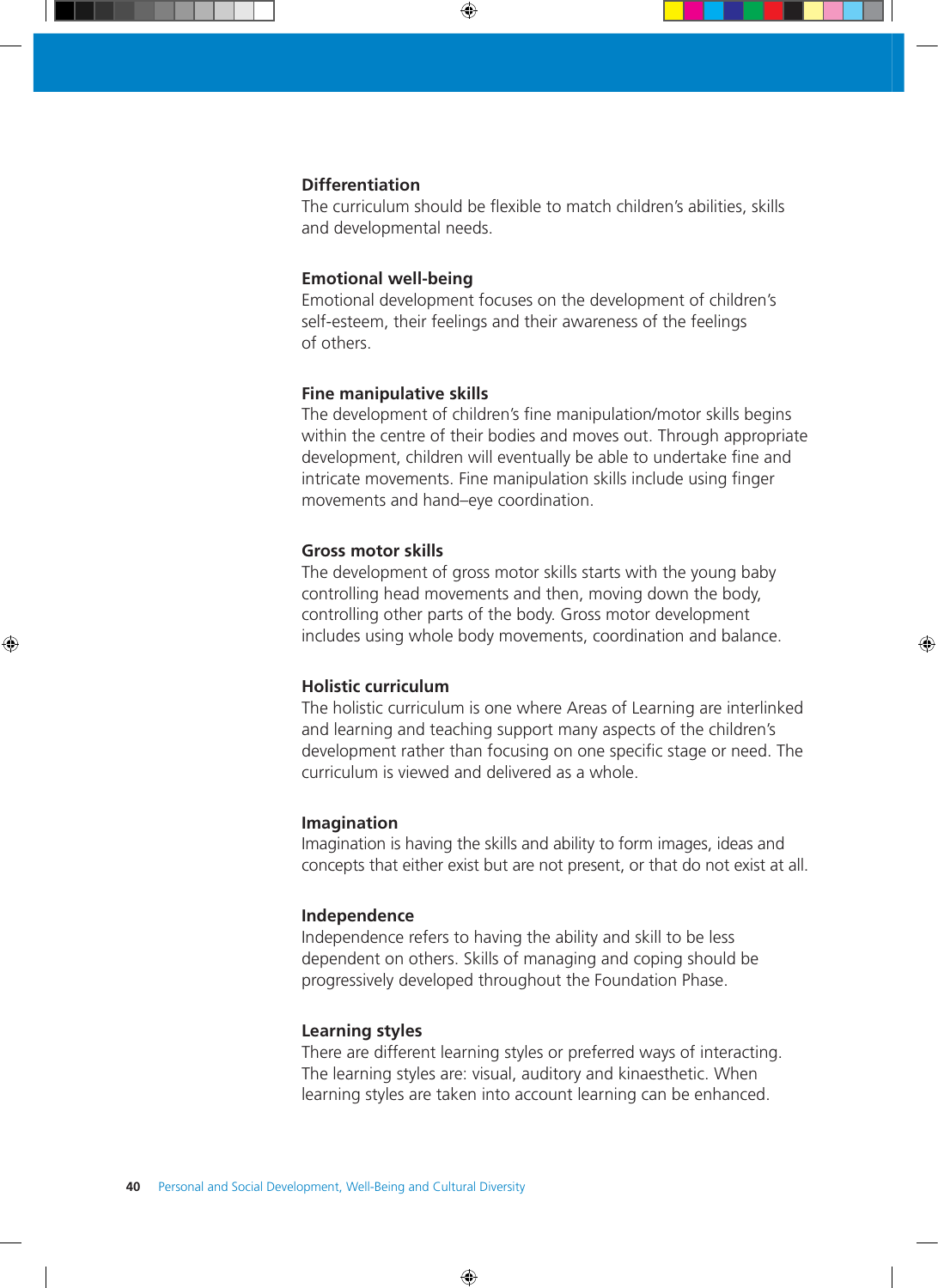Some children learn best if they have a visual stimulus, others an auditory one or a kinaesthetic (practical) task. Research into brain development has shown that individual learning styles are affected by the environment, the type of learning activity and whether the child is working independently or in a group.

#### **Memory**

The memory is the part of the brain where information is collected, saved and later retrieved. Initially information has to be taken in and understood; it is then saved and recalled when needed. All of these processes are needed for learning to take place.

#### **Outcomes**

The Foundation Phase Outcomes incorporate baseline assessment scales and descriptions and the national curriculum level descriptions. They have been developed to support the end of phase statutory teacher assessment. There are six Outcomes per Area of Learning and for information purposes Outcomes 4–6 broadly cross-reference to the current descriptions for Levels 1–3.

#### **Outdoor learning**

There is a strong emphasis on outdoor learning in the Foundation Phase. The outdoor learning environment should be an extension of the indoor learning environment. Structured experiential activities should be planned for throughout the day, and children should as far as possible (taking account of health and safety issues) be able to move freely between the indoors and outdoors.

#### **Parallel play**

Children may appear to be playing together, but closer observation reveals the children are actually playing alone and not interacting with each other. Children can be using the same equipment, or sitting or standing next to each other, but both are working independently of each other, with no interaction (either positive or negative) between them in their play.

#### **Partnership/associative play**

Children operating in the partnership/associative stage of play will begin to become aware of other children. They start to communicate with each other and are more aware of the play/games that other children are involved in. They begin to explain to each other what they are doing. Gradually one child will become involved in the other child's play.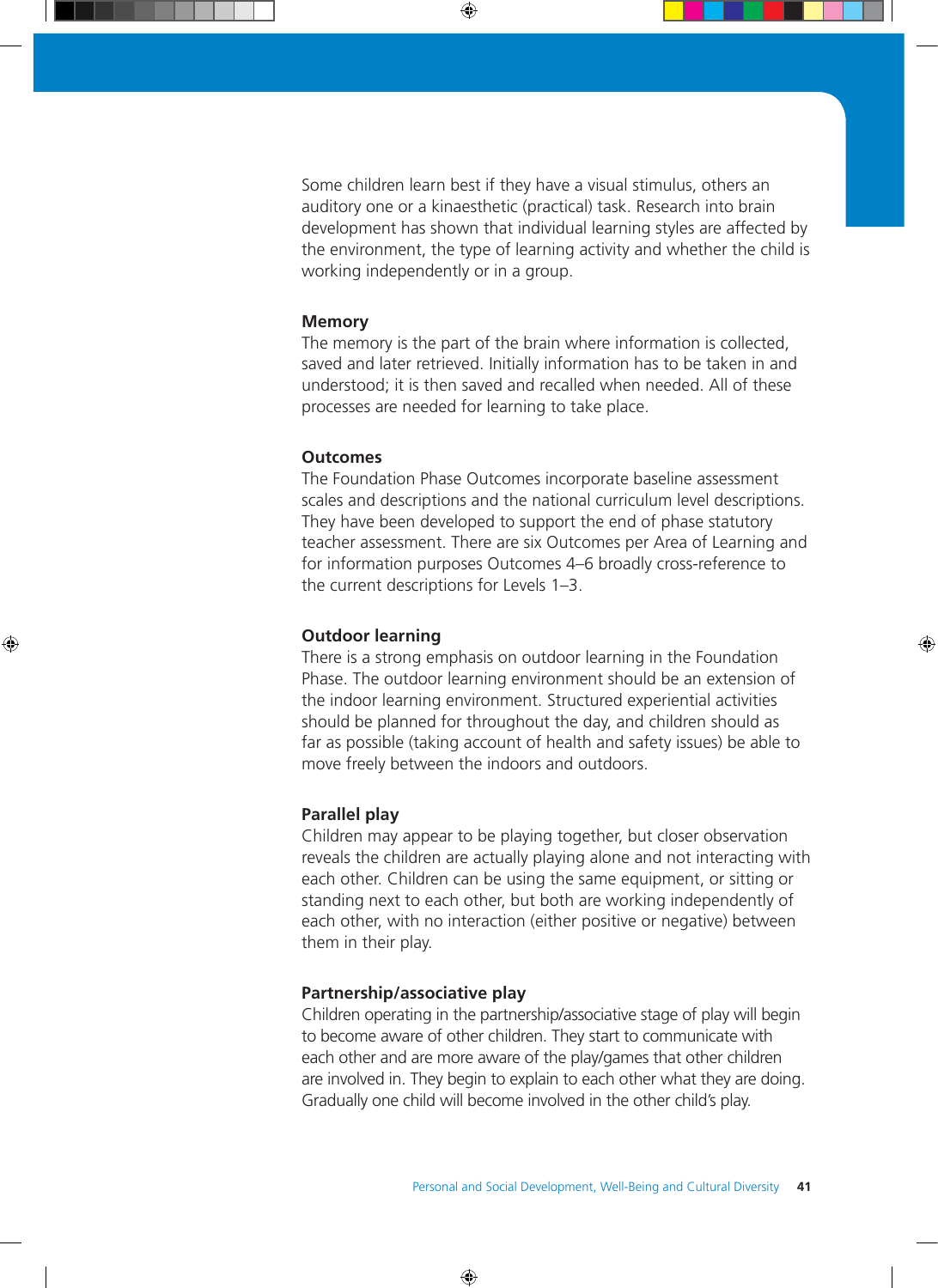#### **Pedagogy**

Pedagogy refers to the relationships between learning and teaching. It embraces the concept of the practitioner as a facilitator of learning, responding to the needs of individuals, willing to learn alongside the children, using appropriate methods to manage the process of learning and continually reflecting on and improving practice.

#### **Personal development**

Personal development focuses on the children's awareness of themselves and the development of their self-help skills.

#### **Physical development**

Physical development focuses on increasing the skills and performance of the body. Physical and cognitive development are closely linked, especially during the early years. Physical development can be divided into gross motor skills and fine manipulative skills.

#### **Practitioners**

This generic term refers to the adults that work with children in the Foundation Phase. It includes teachers and classroom assistants in the maintained sector, and staff that work in the funded education settings in the non-maintained sector.

#### **Practitioner/adult guided**

Practitioners need to plan an appropriate curriculum that engages children in their learning. They need to encourage, motivate and develop attitudes. Practitioners need to be aware of when it is appropriate to intervene sensitively to extend children's learning, when to challenge their problem-solving and thinking skills, and when to allow the children to come to satisfactory conclusions on their own. Practitioners should support/'scaffold' children's learning, observing, monitoring and assessing children's progress to ensure that they are moving on to the next stages of their development and that their skills are being extended.

#### **Problem solving**

Problem solving focuses on developing the ability to assess a problem/ situation then gathering information to find a solution/answer. As children's skills increase they will be able to draw on previous experiences when attempting new activities and solving problems.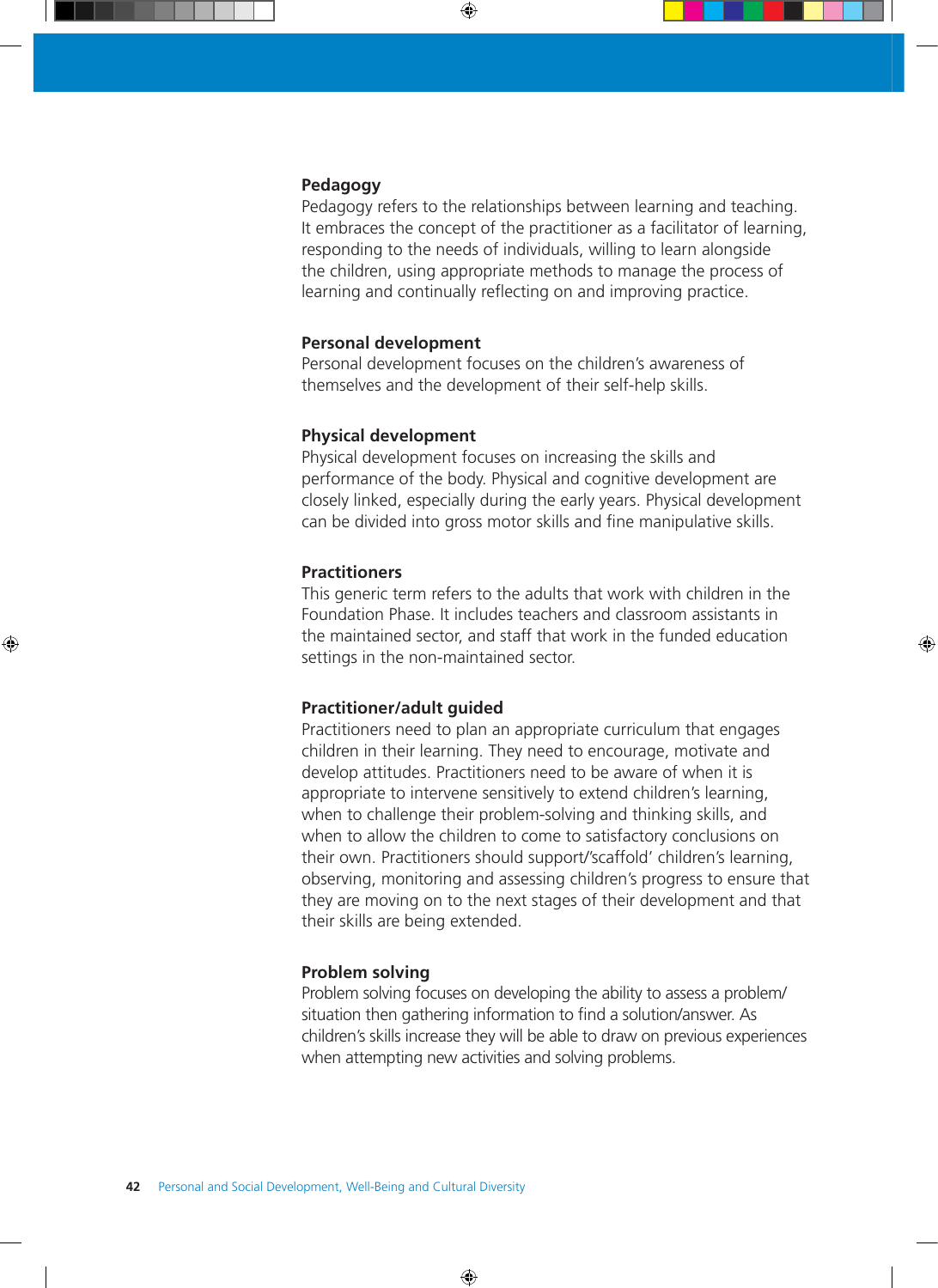#### **Self-esteem**

This refers to the way children feel about themselves. Positive feelings indicate a high self-esteem, while negative feelings about themselves are an indication of low self-esteem.

#### **Skills framework**

The non-statutory *Skills framework for 3 to 19-year-olds in Wales*  outlines progression in developing thinking, communication, number and information and communication technology (ICT).

#### **Social development**

Social development focuses on children's social interactions and relationships with their peers, practitioners and adults.

#### **Solitary play**

Children play contentedly alone. They are involved in their own play and will move from activity to activity regardless of any other children. Often in this stage of play children enjoy imitating everyday activities.

#### **Spectator play**

Children observe other children but do not join in. They like to watch other children playing. Often they can be observed standing/sitting on the fringes of where other children are playing. Although they can appear to be alone or lacking in confidence, they can often be concentrating while observing the play in order to develop an understanding of what to do.

#### **Statutory assessment**

Within the Foundation Phase there are two statutory assessments that have to be implemented: the baseline assessment and the end of phase statutory teacher assessment.

#### **Structured educational play**

Structured play experiences have specific planned outcomes to extend children's learning, skills and development. Structured play should be planned with flexibility so as to allow children opportunities to choose and extend an activity according to their interests and knowledge.